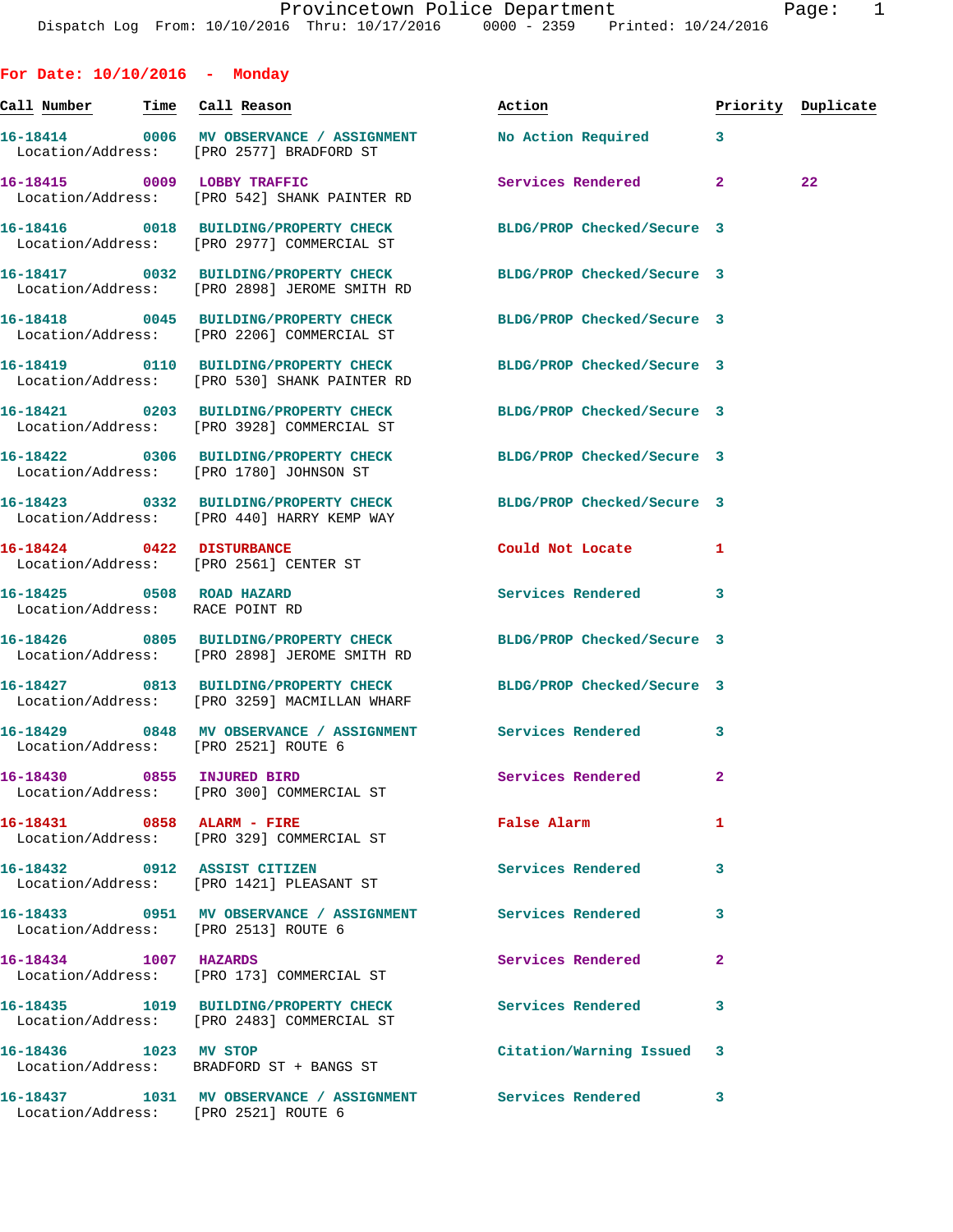|                                 |                                                                                        | Provincetown Police Department                                                                          | Page: 2      |
|---------------------------------|----------------------------------------------------------------------------------------|---------------------------------------------------------------------------------------------------------|--------------|
|                                 |                                                                                        | Dispatch Log From: 10/10/2016 Thru: 10/17/2016 0000 - 2359 Printed: 10/24/2016                          |              |
|                                 | Location/Address: [PRO 3259] MACMILLAN WHARF                                           | 16-18439 1113 STOLEN PHONE 1113 STOLEN PHONE                                                            |              |
|                                 |                                                                                        | 16-18440 1120 PARK, WALK & TALK Services Rendered 2<br>Location/Address: [PRO 105] COMMERCIAL ST        |              |
|                                 |                                                                                        | 16-18441 1221 MEDICAL EMERGENCY PATIENT REFUSAL Location: [PRO 3431] LOPES SQUARE                       |              |
| Location/Address: COMMERCIAL ST |                                                                                        | 16-18442 1224 MV ACCIDENT/MINOR Services Rendered 1                                                     |              |
|                                 |                                                                                        | 16-18443 1229 FOUND VISA DEBIT CARD Services Rendered 3<br>Location/Address: [PRO 542] SHANK PAINTER RD |              |
| Location/Address: COMMERCIAL ST | 16-18444 1246 CONDITION 13                                                             | Investigated 1                                                                                          |              |
|                                 | 16-18446 1301 INJURED DUCK<br>Location/Address: [PRO 542] SHANK PAINTER RD             | Services Rendered 2                                                                                     |              |
|                                 | Location/Address: [PRO 395] COMMERCIAL ST                                              | 16-18448 1353 MEDICAL EMERGENCY 1 Transported to Hospital 1                                             |              |
| Refer To Arrest: 16-301-AR      | Location/Address: [PRO 3259] MACMILLAN WHARF                                           | 16-18449 1415 MEDICAL/POSSIBLE IP Arrest(s) Made 1                                                      | $\mathbf{2}$ |
|                                 |                                                                                        | 16-18450 1537 PARK, WALK & TALK STARE Services Rendered 2<br>Location/Address: [PRO 105] COMMERCIAL ST  |              |
|                                 | Location/Address: [PRO 3609] COMMERCIAL ST                                             | 16-18451 1556 BUILDING/PROPERTY CHECK BLDG/PROP Checked/Secure 3                                        |              |
|                                 | Location/Address: [PRO 3033] COMMERCIAL ST                                             | 16-18453 1603 BUILDING/PROPERTY CHECK BLDG/PROP Checked/Secure 3                                        |              |
|                                 | 16-18454 1609 SUSPICIOUS ACTIVITY<br>Location/Address: [PRO 2561] CENTER ST            | SPOKEN TO<br>$\mathbf{2}$                                                                               |              |
|                                 | 16-18455 1644 PARK, WALK & TALK SPOKEN TO<br>Location/Address: [PRO 175] COMMERCIAL ST | $\mathbf{2}$                                                                                            |              |
|                                 | Location/Address: [PRO 182] COMMERCIAL ST                                              | 16-18456 1646 BUILDING/PROPERTY CHECK BLDG/PROP Checked/Secure 3                                        |              |
|                                 | Location/Address: [PRO 2499] RACE POINT RD                                             | 16-18457 1715 ASSIST AGENCY / MUTUAL AID Taken/Referred to Other 3                                      |              |
| 16-18458 1718 FINGERPRINTS      | Location/Address: [PRO 542] SHANK PAINTER RD                                           | Services Rendered 3                                                                                     |              |
|                                 | Location/Address: [PRO 537] SHANK PAINTER RD                                           | 16-18459 1744 MV OBSERVANCE / ASSIGNMENT Services Rendered 3                                            |              |
| 16-18460 1846 FOLLOW UP         | Location/Address: [PRO 2561] CENTER ST                                                 | Could Not Locate 2                                                                                      |              |
| 16-18461 1911 MV STOP           | Location/Address: [PRO 1284] BRADFORD ST                                               | <b>VERBAL WARNING</b><br>3                                                                              |              |
|                                 | Location/Address: [PRO 519] RACE POINT RD                                              | 16-18462 1913 BUILDING/PROPERTY CHECK BLDG/PROP Checked/Secure 3                                        |              |
|                                 | 16-18464 1927 ALARM - GENERAL<br>Location/Address: [PRO 802] COMMERCIAL ST             | Services Rendered 1                                                                                     |              |
|                                 | 16-18465 2001 SUSPICIOUS ACTIVITY<br>Location/Address: [PRO 80] CARVER ST              | Taken/Referred to Other 2                                                                               |              |
|                                 | 16-18466 2013 MEDICAL EMERGENCY/EVAL                                                   | Transported to Hospital 1                                                                               |              |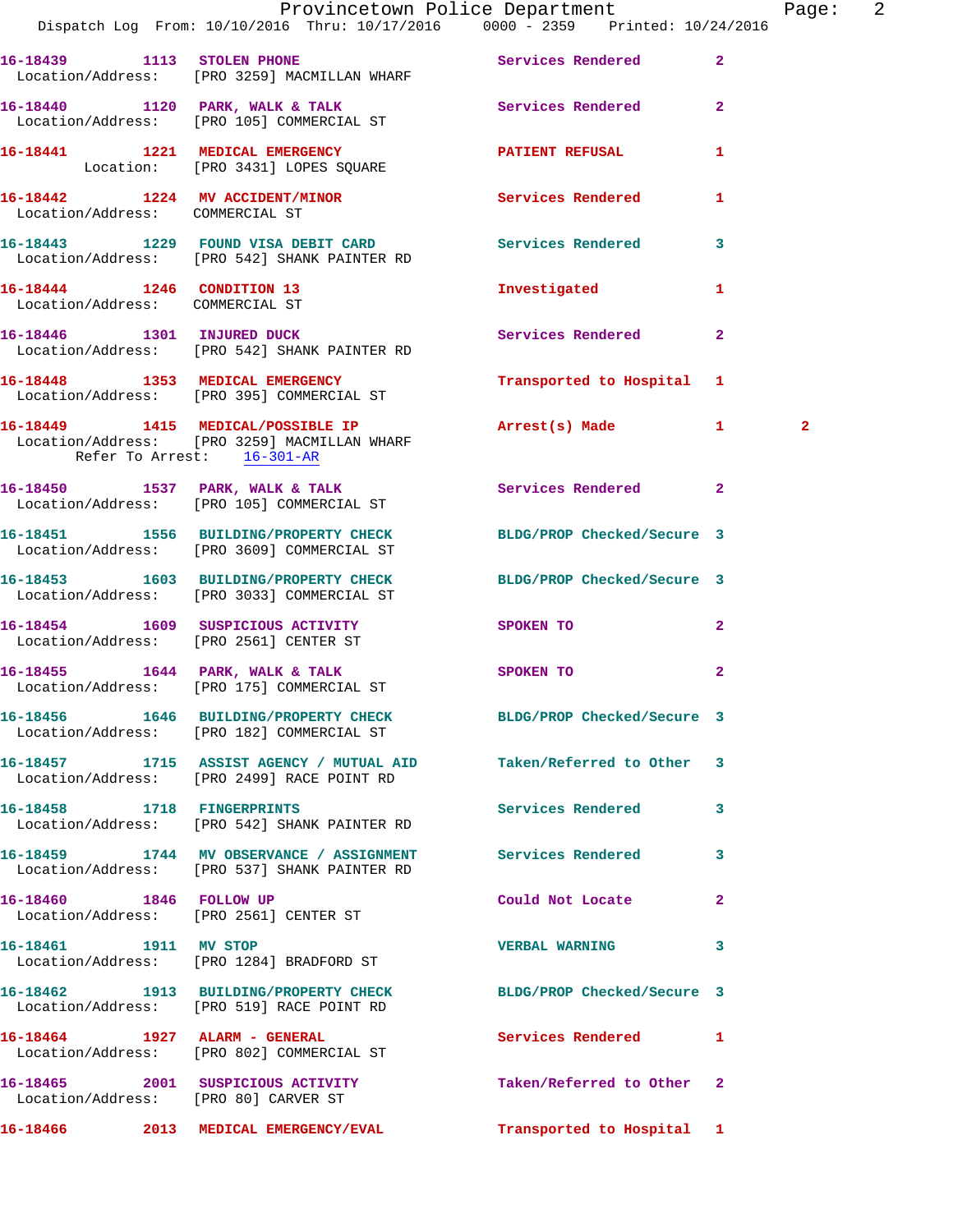| Dispatch Log From: 10/10/2016 Thru: 10/17/2016 0000 - 2359 Printed: 10/24/2016                                    | Provincetown Police Department | $\overline{3}$<br>Page: |
|-------------------------------------------------------------------------------------------------------------------|--------------------------------|-------------------------|
| Location/Address: [PRO 173] COMMERCIAL ST                                                                         |                                |                         |
| 16-18467 2043 MV OBSERVANCE / ASSIGNMENT Services Rendered 3<br>Location/Address: BRADFORD ST + HIGH POLE HILL    |                                |                         |
| 16-18468 2044 MV COMPLAINT<br>Location/Address: [PRO 815] COMMERCIAL ST                                           | <b>Services Rendered</b>       | $\overline{2}$          |
| 16-18469 2048 MEDICAL EMERGENCY/OVERDOSE Transported to Hospital 1<br>Location/Address: [PRO 1014] NELSON AVE     |                                |                         |
| 16-18471 2224 MEDICAL EMERGENCY/ABDOMINAL Transported to Hospital 1<br>Location/Address: [PRO 356] COMMERCIAL ST  |                                |                         |
| 16-18473 2332 BUILDING/PROPERTY CHECK Services Rendered 3<br>Location/Address: [PRO 2483] COMMERCIAL ST           |                                |                         |
| 16-18474 2339 BUILDING/PROPERTY CHECK BLDG/PROP Checked/Secure 3<br>Location/Address: [PRO 3296] SHANK PAINTER RD |                                |                         |
| 16-18475 2341 BUILDING/PROPERTY CHECK BLDG/PROP Checked/Secure 3<br>Location/Address: [PRO 1778] SHANK PAINTER RD |                                |                         |
| 16-18477 2350 BUILDING/PROPERTY CHECK Services Rendered 3<br>Location/Address: [PRO 3430] COMMERCIAL ST           |                                |                         |
| 16-18476  2353 BUILDING/PROPERTY CHECK BLDG/PROP Checked/Secure 3<br>Location/Address: [PRO 3399] COMMERCIAL ST   |                                |                         |

# **For Date: 10/11/2016 - Tuesday**

|                                                                                                       | 16-18472 0000 LOBBY TRAFFIC<br>Location/Address: [PRO 542] SHANK PAINTER RD                                    | Services Rendered 2        |              | 16 |
|-------------------------------------------------------------------------------------------------------|----------------------------------------------------------------------------------------------------------------|----------------------------|--------------|----|
|                                                                                                       | 16-18479 0213 BUILDING/PROPERTY CHECK Services Rendered 3<br>Location/Address: [PRO 2898] JEROME SMITH RD      |                            |              |    |
|                                                                                                       | 16-18478 0218 BUILDING/PROPERTY CHECK BLDG/PROP Checked/Secure 3<br>Location/Address: [PRO 444] HIGH POLE HILL |                            |              |    |
|                                                                                                       | 16-18480 0239 BUILDING/PROPERTY CHECK BLDG/PROP Checked/Secure 3<br>Location/Address: [PRO 1989] COMMERCIAL ST |                            |              |    |
| 16-18481 0349 MEDICAL EMERGENCY<br>Location/Address: [PRO 3222] ALDEN ST                              |                                                                                                                | <b>Services Rendered</b>   | 1            |    |
|                                                                                                       | 16-18482 0534 BUILDING/PROPERTY CHECK Services Rendered<br>Location/Address: [PRO 2977] COMMERCIAL ST          |                            | 3            |    |
| 16-18483 0733 PET PANTRY                                                                              | Location/Address: [PRO 3296] SHANK PAINTER RD                                                                  | <b>Services Rendered</b>   | $\mathbf{2}$ |    |
| 16-18484 0756 COURT TRANSPORT<br>Location/Address: [ORL] ROCK HARBOR RD<br>Refer To Arrest: 16-301-AR |                                                                                                                | <b>Services Rendered</b>   | 3            |    |
| 16-18485 0800 SCHOOL                                                                                  | Location/Address: [PRO 569] WINSLOW ST                                                                         | <b>Services Rendered</b>   | 3            |    |
|                                                                                                       | 16-18486 0935 BUILDING/PROPERTY CHECK Services Rendered<br>Location/Address: [PRO 2194] COMMERCIAL ST          |                            | 3            |    |
|                                                                                                       | 16-18487 0952 BUILDING/PROPERTY CHECK<br>Location/Address: [PRO 3317] CEMETERY RD                              | BLDG/PROP Checked/Secure 3 |              |    |
|                                                                                                       | 16-18488 0952 BUILDING/PROPERTY CHECK BLDG/PROP Checked/Secure 3<br>Location/Address: [PRO 3318] CEMETERY RD   |                            |              |    |
|                                                                                                       | 16-18489 0956 PET PANTRY<br>Location/Address: [PRO 285] COMMERCIAL ST                                          | <b>Services Rendered</b>   | $\mathbf{2}$ |    |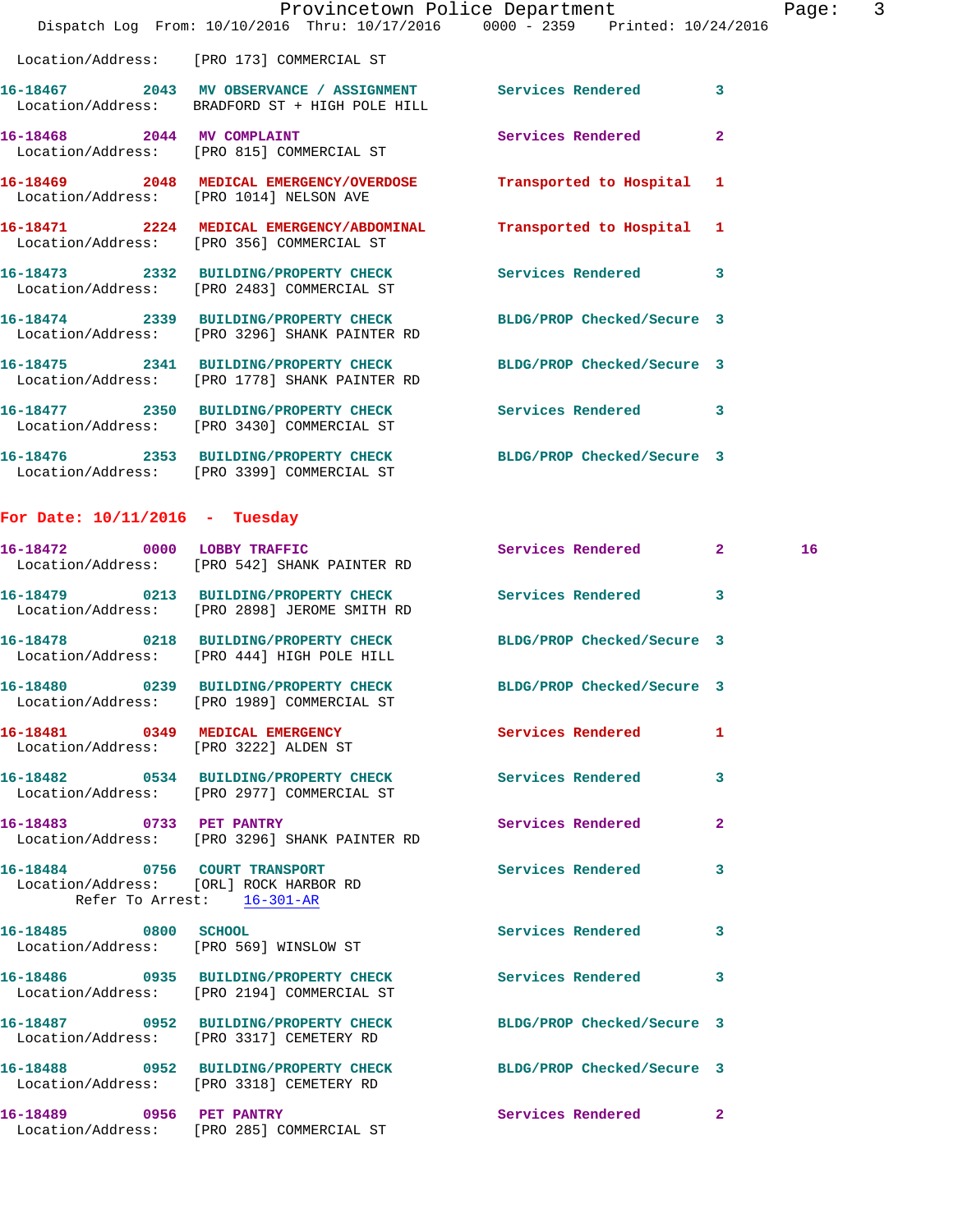|                                        | 16-18490 1015 BUILDING/PROPERTY CHECK<br>Location/Address: [PRO 3259] MACMILLAN WHARF                     | <b>Services Rendered</b>   | $\mathbf{3}$               |
|----------------------------------------|-----------------------------------------------------------------------------------------------------------|----------------------------|----------------------------|
| 16-18492 1030 SERVICE CALL             | Location/Address: [PRO 105] COMMERCIAL ST                                                                 | Services Rendered 3        |                            |
|                                        | 16-18491 1033 MV OBSERVANCE / ASSIGNMENT Services Rendered 3<br>Location/Address: [PRO 2513] ROUTE 6      |                            |                            |
| Location/Address: COMMERCIAL ST        | 16-18493 1102 BUILDING/PROPERTY CHECK BLDG/PROP Checked/Secure 3                                          |                            |                            |
| 16-18494 1121 MV STOP                  | Location/Address: BRADFORD ST + BANGS ST                                                                  | <b>Vehicle Towed</b>       | 3                          |
| 16-18495 1137 INJURED PIGEON           | Location/Address: [PRO 1924] PEARL ST                                                                     | Services Rendered          | $\mathbf{2}$               |
|                                        | 16-18496 1227 DISTURBANCE/PAST OCCURED<br>Location/Address: [PRO 112] COMMERCIAL ST                       | <b>SPOKEN TO</b>           | $\overline{\mathbf{3}}$    |
|                                        | 16-18497 1255 BUILDING/PROPERTY CHECK<br>Location/Address: [PRO 3033] COMMERCIAL ST                       | BLDG/PROP Checked/Secure 3 |                            |
|                                        | 16-18498 1337 MEDICAL PENDANT ACTIVATION<br>Location/Address: [PRO 3670] SHANK PAINTER RD                 | <b>Services Rendered</b> 1 |                            |
|                                        | 16-18500 1401 MV ACCIDENT<br>Location: [PRO 3431] LOPES SQUARE                                            | Services Rendered          | 1                          |
| 16-18501 1431 BIKE ACCIDENT            | Location/Address: [PRO 3314] COMMERCIAL ST                                                                | Services Rendered          | $\mathbf{2}$               |
| 16-18502 1505 ALARM - FIRE             | Location/Address: [PRO 2865] COMMERCIAL ST                                                                | Services Rendered          | 1                          |
| 16-18503 1525 DISTURBANCE              | Location/Address: [PRO 3430] COMMERCIAL ST                                                                | Peace Restored             | 1                          |
|                                        | 16-18504 1546 MV OBSERVANCE / ASSIGNMENT<br>Location/Address: [PRO 2977] COMMERCIAL ST                    | Services Rendered          | $\overline{\phantom{a}}$ 3 |
|                                        | 16-18507 1624 BUILDING/PROPERTY CHECK<br>Location/Address: [PRO 3259] MACMILLAN WHARF                     | BLDG/PROP Checked/Secure 3 |                            |
|                                        | 16-18508 1634 COMPLAINT/NEIGHBOR<br>Location/Address: [PRO 395] COMMERCIAL ST                             | Services Rendered          | 3                          |
| 16-18509 1642 MV STOP                  | Location/Address: [PRO 2479] ROUTE 6                                                                      | <b>VERBAL WARNING</b>      | $\mathbf{3}$               |
|                                        | 16-18510 1707 MEDICAL EMERGENCY/LIFELINE Services Rendered<br>Location/Address: [PRO 1449] ATKINS MAYO RD |                            | 1                          |
|                                        | 16-18511 1722 MV ACCIDENT/PAST OCCURRED Services Rendered 1<br>Location/Address: [PRO 1394] MAYFLOWER AVE |                            |                            |
|                                        | 16-18513 1759 BUILDING/PROPERTY CHECK<br>Location/Address: [PRO 2490] PROVINCELANDS RD                    | BLDG/PROP Checked/Secure 3 |                            |
| Location/Address: [PRO 1561] CONANT ST | 16-18512 1800 LARCENY / FORGERY / FRAUD                                                                   | <b>SPOKEN TO</b>           | $\mathbf{2}$               |
| Location/Address: COMMERCIAL ST        | 16-18514 1823 LARCENY / FORGERY / FRAUD                                                                   | SPOKEN TO                  | $\mathbf{2}$               |
|                                        | 16-18515 1832 LOST WHEELCHAIR RAMP<br>Location/Address: [PRO 3259] MACMILLAN WHARF                        | Services Rendered          | $\overline{\phantom{a}}$ 3 |
| 16–18516                               | 1921 BUILDING/PROPERTY CHECK                                                                              | BLDG/PROP Checked/Secure 3 |                            |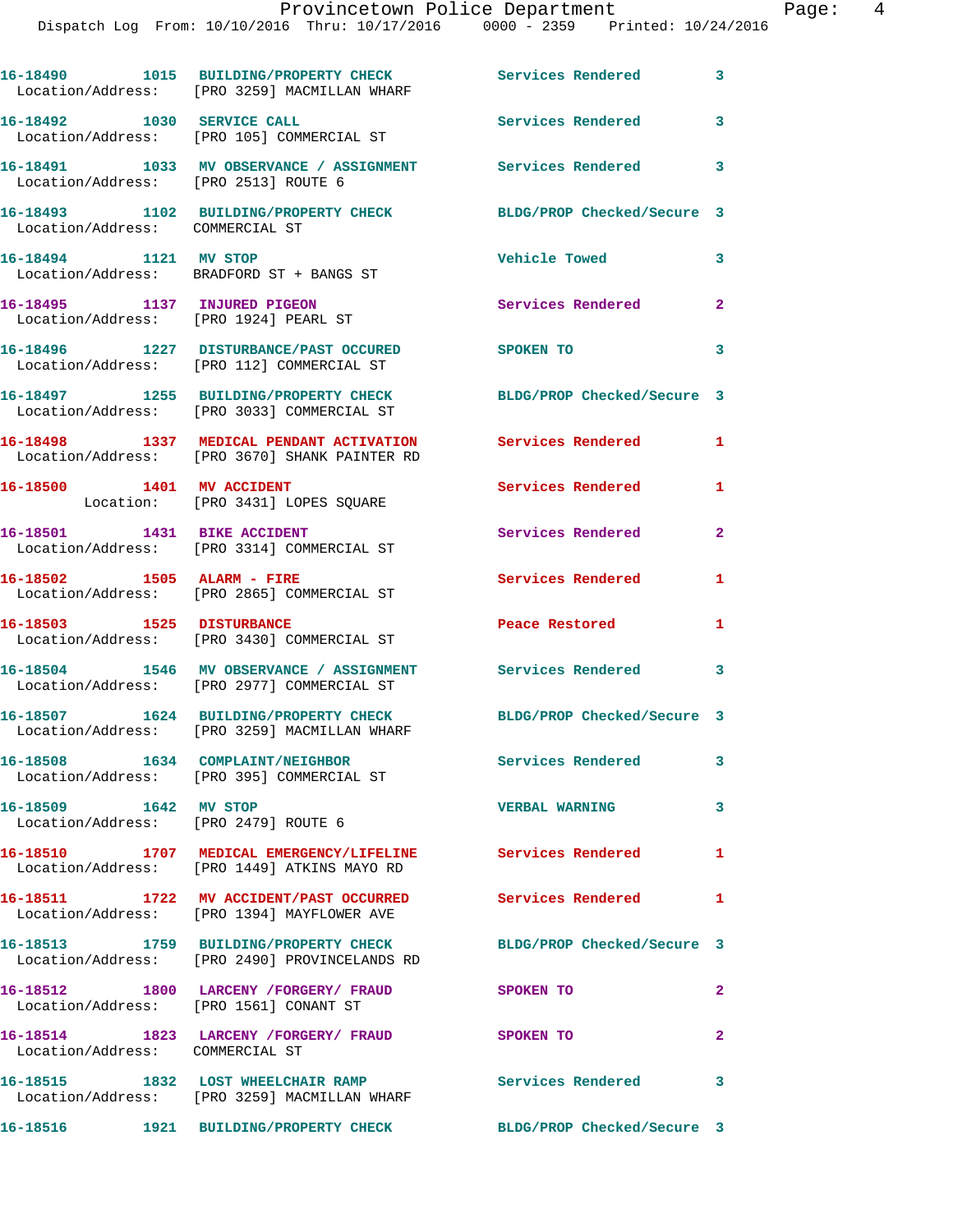|                                                               | Dispatch Log From: 10/10/2016 Thru: 10/17/2016 0000 - 2359 Printed: 10/24/2016                                 | Provincetown Police Department | 5<br>Page:              |
|---------------------------------------------------------------|----------------------------------------------------------------------------------------------------------------|--------------------------------|-------------------------|
| Location/Address: [PRO 3287] ROUTE 6                          |                                                                                                                |                                |                         |
| 16-18517 1937 MV STOP<br>Location/Address: [PRO 2521] ROUTE 6 |                                                                                                                | <b>VERBAL WARNING</b>          | 3                       |
|                                                               | 16-18518 1955 BUILDING/PROPERTY CHECK BLDG/PROP Checked/Secure 3<br>Location/Address: [PRO 433] RYDER ST EXT   |                                |                         |
|                                                               | Location/Address: [PRO 320] COMMERCIAL ST                                                                      |                                |                         |
|                                                               | 16-18521 2306 MV OBSERVANCE / ASSIGNMENT Services Rendered 3<br>Location/Address: [PRO 2489] BRADFORD ST       |                                |                         |
|                                                               | 16-18522 2320 BUILDING/PROPERTY CHECK BLDG/PROP Checked/Secure 3<br>Location/Address: [PRO 525] COMMERCIAL ST  |                                |                         |
|                                                               | 16-18523 2332 BUILDING/PROPERTY CHECK Services Rendered<br>Location/Address: [PRO 3259] MACMILLAN WHARF        |                                | $\overline{\mathbf{3}}$ |
| Location/Address: [PRO 94] BRADFORD ST                        | 16-18524 2337 MV OBSERVANCE / ASSIGNMENT Services Rendered                                                     |                                | 3                       |
|                                                               | 16-18525 2347 BUILDING/PROPERTY CHECK BLDG/PROP Checked/Secure 3<br>Location/Address: [PRO 440] HARRY KEMP WAY |                                |                         |
|                                                               | 16-18526 2355 MV OBSERVANCE / ASSIGNMENT No Action Required<br>Location/Address: HOWLAND ST + BRADFORD ST      |                                | $\overline{\mathbf{3}}$ |

## **For Date: 10/12/2016 - Wednesday**

|                                                                   | 16-18520 0000 LOBBY TRAFFIC<br>Location/Address: [PRO 542] SHANK PAINTER RD                                     | Services Rendered 2        |                         | 23 <sub>o</sub> |
|-------------------------------------------------------------------|-----------------------------------------------------------------------------------------------------------------|----------------------------|-------------------------|-----------------|
|                                                                   | 16-18527 0019 BUILDING/PROPERTY CHECK BLDG/PROP Checked/Secure 3<br>Location/Address: [PRO 554] TREMONT ST      |                            |                         |                 |
|                                                                   | 16-18528 0038 BUILDING/PROPERTY CHECK BLDG/PROP Checked/Secure 3<br>Location/Address: [PRO 1989] COMMERCIAL ST  |                            |                         |                 |
|                                                                   | 16-18529 0049 BUILDING/PROPERTY CHECK Services Rendered 3<br>Location/Address: [PRO 433] RYDER ST EXT           |                            |                         |                 |
|                                                                   | 16-18530 0112 BUILDING/PROPERTY CHECK BLDG/PROP Checked/Secure 3<br>Location/Address: [PRO 444] HIGH POLE HILL  |                            |                         |                 |
|                                                                   | 16-18531 0124 MV OBSERVANCE / ASSIGNMENT Services Rendered 3<br>Location/Address: [PRO 2577] BRADFORD ST        |                            |                         |                 |
|                                                                   | 16-18532 0228 BUILDING/PROPERTY CHECK BLDG/PROP Checked/Secure 3<br>Location/Address: [PRO 2539] RYDER ST EXT   |                            |                         |                 |
|                                                                   | 16-18533 0246 PROPERTY CHECK/OPEN DOOR BLD/PROP CHECKED UNSECUR 3<br>Location/Address: [PRO 1225] COMMERCIAL ST |                            |                         |                 |
|                                                                   | 16-18534 0318 BUILDING/PROPERTY CHECK Services Rendered 3<br>Location/Address: [PRO 2483] COMMERCIAL ST         |                            |                         |                 |
|                                                                   | 16-18535 0354 ALARM ACTIVATION<br>Location/Address: [PRO 444] HIGH POLE HILL                                    | BLDG/PROP Checked/Secure 1 |                         |                 |
| Location/Address: [PRO 512] PRINCE ST                             | 16-18536 0509 BUILDING/PROPERTY CHECK BLDG/PROP Checked/Secure 3                                                |                            |                         |                 |
|                                                                   | 16-18537  0523 MV OBSERVANCE / ASSIGNMENT  Services Rendered<br>Location/Address: ROUTE 6 + HOWLAND ST          |                            | 3                       |                 |
| 16-18538 0806 AT SCHOOL<br>Location/Address: [PRO 569] WINSLOW ST |                                                                                                                 | <b>Services Rendered</b>   | $\overline{\mathbf{3}}$ |                 |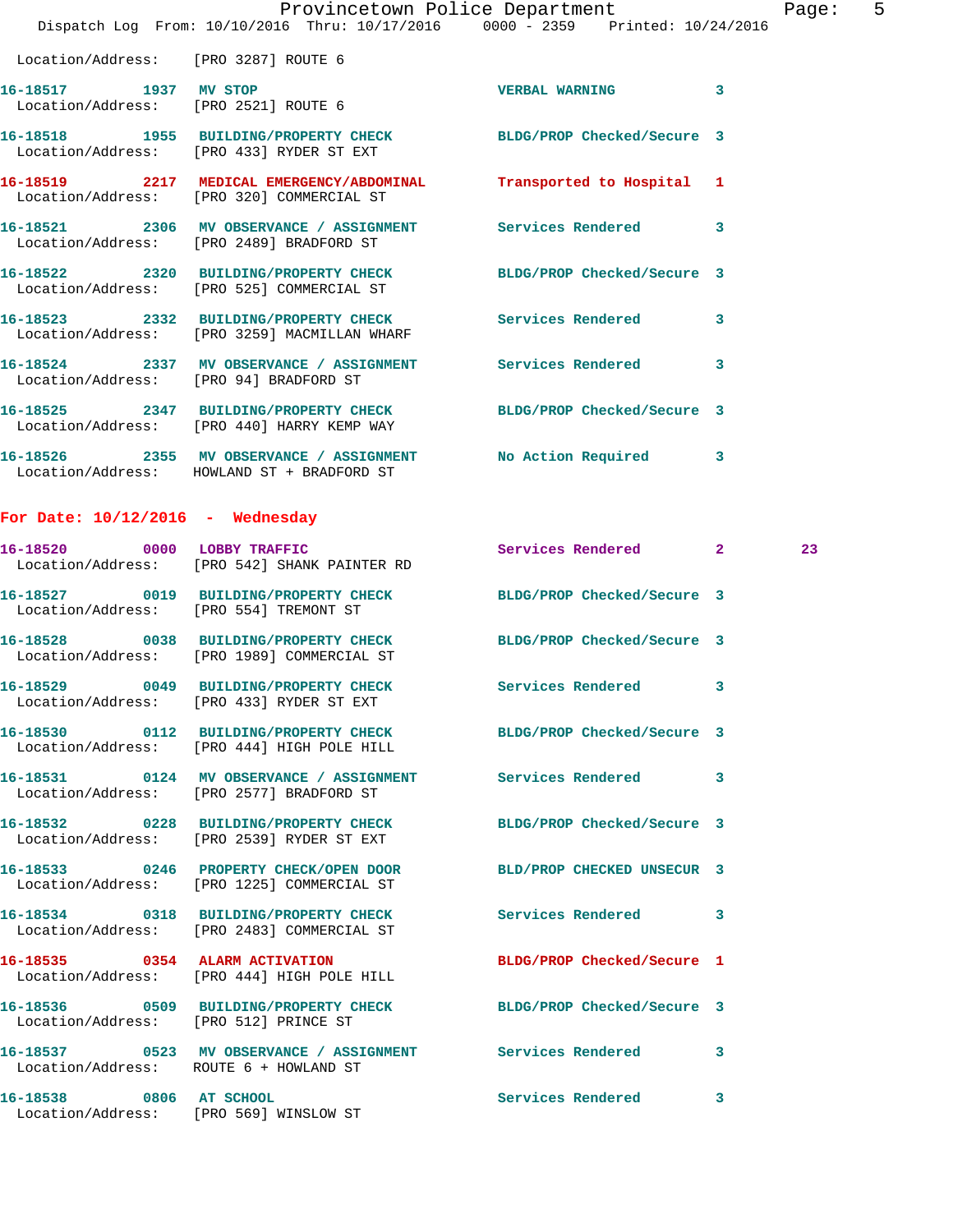|                                                                            | Provincetown Police Department Page: 6<br>Dispatch Log From: 10/10/2016 Thru: 10/17/2016 0000 - 2359 Printed: 10/24/2016 |                            |                |   |  |
|----------------------------------------------------------------------------|--------------------------------------------------------------------------------------------------------------------------|----------------------------|----------------|---|--|
| Location/Address: [PRO 3287] ROUTE 6                                       | 16-18539 0819 BUILDING/PROPERTY CHECK BLDG/PROP Checked/Secure 3                                                         |                            |                |   |  |
|                                                                            | 16-18540 0857 HARASSMENT COMPLAINT Services Rendered 2<br>Location/Address: [PRO 1417] PLEASANT ST                       |                            |                |   |  |
|                                                                            | 16-18541 0903 PARK, WALK & TALK 3 Services Rendered<br>Location/Address: [PRO 2557] COMMERCIAL ST                        |                            | $\overline{2}$ |   |  |
|                                                                            | 16-18542 0948 VERBAL SPEED<br>Location/Address: [PRO 2479] ROUTE 6                                                       | <b>VERBAL WARNING</b>      | 3              |   |  |
|                                                                            | 16-18543 1003 EQUIPMENT NOT RETURNED SPOKEN TO<br>Location/Address: [PRO 3292] COMMERCIAL ST                             |                            | 3              |   |  |
|                                                                            | 16-18544 1007 ALARM - FIRE<br>Location/Address: [PRO 3721] MAYFLOWER ST                                                  | False Alarm                | 1              |   |  |
|                                                                            | 16-18545 1012 PET PANTRY<br>Location/Address: [PRO 537] SHANK PAINTER RD                                                 | Services Rendered 3        |                |   |  |
|                                                                            | 16-18546 1042 LOST CAT/LOCATED<br>Location/Address: [PRO 1251] SEASHORE PARK DR                                          | Services Rendered 2        |                | 1 |  |
|                                                                            | 16-18547 1044 MV DISABLED<br>Location/Address: [PRO 3611] CAPTAIN BERTIES WAY                                            | Services Rendered 2        |                |   |  |
|                                                                            | 16-18548 1106 PARK, WALK & TALK 1998 Services Rendered<br>Location/Address: [PRO 105] COMMERCIAL ST                      |                            | $\mathbf{2}$   |   |  |
|                                                                            | 16-18549 1133 BUILDING/PROPERTY CHECK BLDG/PROP Checked/Secure 3<br>Location/Address: [PRO 3033] COMMERCIAL ST           |                            |                |   |  |
|                                                                            | 16-18550 1138 PARK, WALK & TALK 6 Services Rendered 2<br>Location/Address: [PRO 3296] SHANK PAINTER RD                   |                            |                |   |  |
| 16-18551 1240 VERBAL SPEED                                                 | Location/Address: [PRO 2513] ROUTE 6                                                                                     | <b>VERBAL WARNING 3</b>    |                |   |  |
|                                                                            | 16-18552 1258 BUILDING/PROPERTY CHECK BLDG/PROP Checked/Secure 3<br>Location/Address: [PRO 1989] COMMERCIAL ST           |                            |                |   |  |
| 16-18553 1321 PARKED MV COMPLAINT<br>Location/Address: [PRO 1853] SNOWS LN |                                                                                                                          | Services Rendered 2        |                |   |  |
|                                                                            | 16-18554 1323 PARK, WALK & TALK<br>Location/Address: [PRO 526] RYDER ST EXT                                              | Services Rendered 2        |                |   |  |
|                                                                            | 16-18555 1345 DECEASED TUNA<br>Location/Address: [PRO 106] COMMERCIAL ST                                                 | Taken/Referred to Other 2  |                |   |  |
| Location/Address: [PRO 569] WINSLOW ST                                     | 16-18556 1506 MV COMPLAINT                                                                                               | Services Rendered          | $\mathbf{2}$   |   |  |
| 16-18557 1532 MV DISABLED<br>Location/Address: [PRO 2513] ROUTE 6          |                                                                                                                          | <b>Vehicle Towed State</b> | $\mathbf{2}$   |   |  |
| 16-18558 1619 ASSIST CITIZEN<br>Location/Address: COMMERCIAL ST            |                                                                                                                          | Services Rendered 3        |                |   |  |
|                                                                            | 16-18559 1713 BUILDING/PROPERTY CHECK BLDG/PROP Checked/Secure 3<br>Location/Address: [PRO 106] COMMERCIAL ST            |                            |                |   |  |
|                                                                            | 16-18560 1721 MV OBSERVANCE / ASSIGNMENT Services Rendered 3<br>Location/Address: [PRO 3430] COMMERCIAL ST               |                            |                |   |  |
| 16-18561 1846 MV COMPLAINT                                                 | Location/Address: [PRO 2489] BRADFORD ST                                                                                 | Services Rendered 2        |                |   |  |
| 16-18562 1849 MV STOP                                                      |                                                                                                                          | <b>VERBAL WARNING</b>      | 3              |   |  |

Location/Address: [PRO 2519] ROUTE 6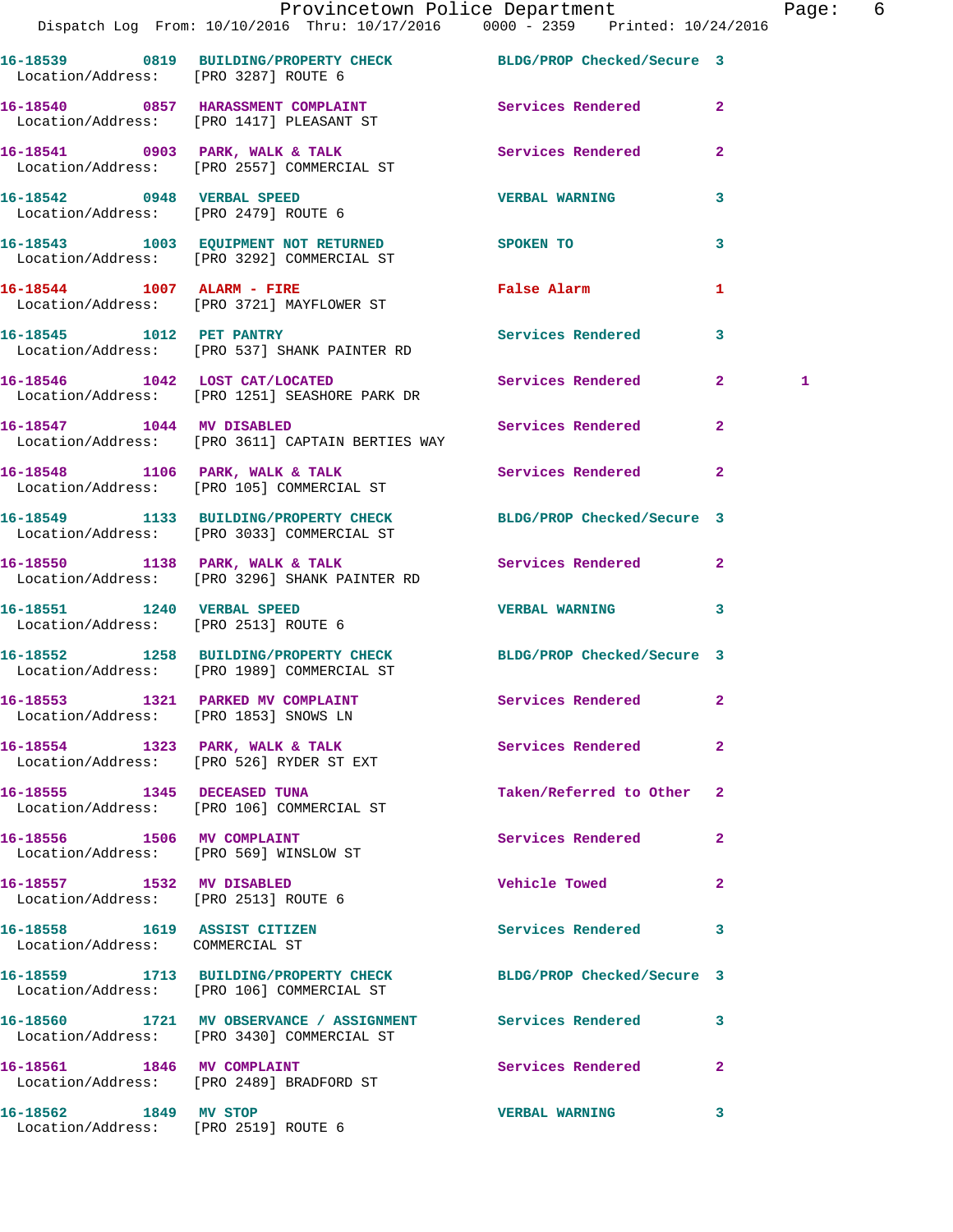| Location/Address: HIGH POLE HILL                                | 16-18563 1857 BUILDING/PROPERTY CHECK                                                                            | <b>No Action Required</b>  | $\overline{\mathbf{3}}$ |
|-----------------------------------------------------------------|------------------------------------------------------------------------------------------------------------------|----------------------------|-------------------------|
|                                                                 | 16-18564 1925 BUILDING/PROPERTY CHECK BLDG/PROP Checked/Secure 3<br>Location/Address: [PRO 2977] COMMERCIAL ST   |                            |                         |
|                                                                 | 16-18565 1944 BUILDING/PROPERTY CHECK<br>Location/Address: [PRO 519] RACE POINT RD                               | BLDG/PROP Checked/Secure 3 |                         |
|                                                                 | 16-18566 1950 BUILDING/PROPERTY CHECK BLDG/PROP Checked/Secure 3<br>Location/Address: [PRO 3259] MACMILLAN WHARF |                            |                         |
| 16-18568 1957 MV STOP<br>Location/Address: [PRO 33] BRADFORD ST |                                                                                                                  | <b>VERBAL WARNING</b>      | $\overline{\mathbf{3}}$ |
|                                                                 | 16-18570 2051 BUILDING/PROPERTY CHECK BLDG/PROP Checked/Secure 3<br>Location/Address: [PRO 175] COMMERCIAL ST    |                            |                         |
| Location/Address: [PRO 16] BRADFORD ST                          | 16-18573 2333 BUILDING/PROPERTY CHECK                                                                            | BLDG/PROP Checked/Secure 3 |                         |
|                                                                 | 16-18574 2344 BUILDING/PROPERTY CHECK<br>Location/Address: [PRO 2483] COMMERCIAL ST                              | <b>Services Rendered</b>   | $\overline{3}$          |
|                                                                 | 16-18576 2355 BUILDING/PROPERTY CHECK<br>Location/Address: [PRO 2489] BRADFORD ST                                | <b>Services Rendered</b>   | $\overline{\mathbf{3}}$ |
|                                                                 | 16-18575 2358 BUILDING/PROPERTY CHECK                                                                            | BLDG/PROP Checked/Secure 3 |                         |

Location/Address: [PRO 444] HIGH POLE HILL

#### **For Date: 10/13/2016 - Thursday**

|                                      | 16-18571 0000 LOBBY TRAFFIC<br>Location/Address: [PRO 542] SHANK PAINTER RD                            | Services Rendered          | $\overline{2}$          | 20 |
|--------------------------------------|--------------------------------------------------------------------------------------------------------|----------------------------|-------------------------|----|
|                                      | 16-18577  0002 SUSPICIOUS ACTIVITY<br>Location/Address: [PRO 2942] COMMERCIAL ST                       | SPOKEN TO                  | $\overline{2}$          |    |
|                                      | 16-18578 0041 BUILDING/PROPERTY CHECK<br>Location/Address: [PRO 447] JEROME SMITH RD                   | BLDG/PROP Checked/Secure 3 |                         |    |
| 16-18579 0103 MV STOP                | Location/Address: COMMERCIAL ST + ALLERTON ST                                                          | Citation/Warning Issued 3  |                         |    |
| 16-18580 0104 MV STOP                | Location/Address: [PRO 2483] COMMERCIAL ST                                                             | Services Rendered          | $\overline{\mathbf{3}}$ |    |
|                                      | 16-18581 0136 BUILDING/PROPERTY CHECK<br>Location/Address: [PRO 1638] COMMERCIAL ST                    | BLDG/PROP Checked/Secure 3 |                         |    |
|                                      | 16-18582 0141 MV OBSERVANCE / ASSIGNMENT Services Rendered<br>Location/Address: BRADFORD ST + RYDER ST |                            | 3                       |    |
| 16-18583 0153 MV STOP                | Location/Address: [PRO 2380] CREEK HILL RD                                                             | <b>VERBAL WARNING</b>      | 3                       |    |
|                                      | 16-18584 0212 BUILDING/PROPERTY CHECK<br>Location/Address: [PRO 175] COMMERCIAL ST                     | BLDG/PROP Checked/Secure 3 |                         |    |
|                                      | 16-18585 0219 BUILDING/PROPERTY CHECK<br>Location/Address: [PRO 1780] JOHNSON ST                       | BLDG/PROP Checked/Secure 3 |                         |    |
| Location/Address: [PRO 2479] ROUTE 6 | 16-18586 0223 MV OBSERVANCE / ASSIGNMENT Services Rendered                                             |                            | $\mathbf{3}$            |    |
|                                      | 16-18587 0409 SERVICE CALL<br>Location/Address: [PRO 3436] BRADFORD ST                                 | Could Not Locate           | 3                       |    |
| 16-18588 0626 911 TEST CALLS         |                                                                                                        | Services Rendered          | 1                       |    |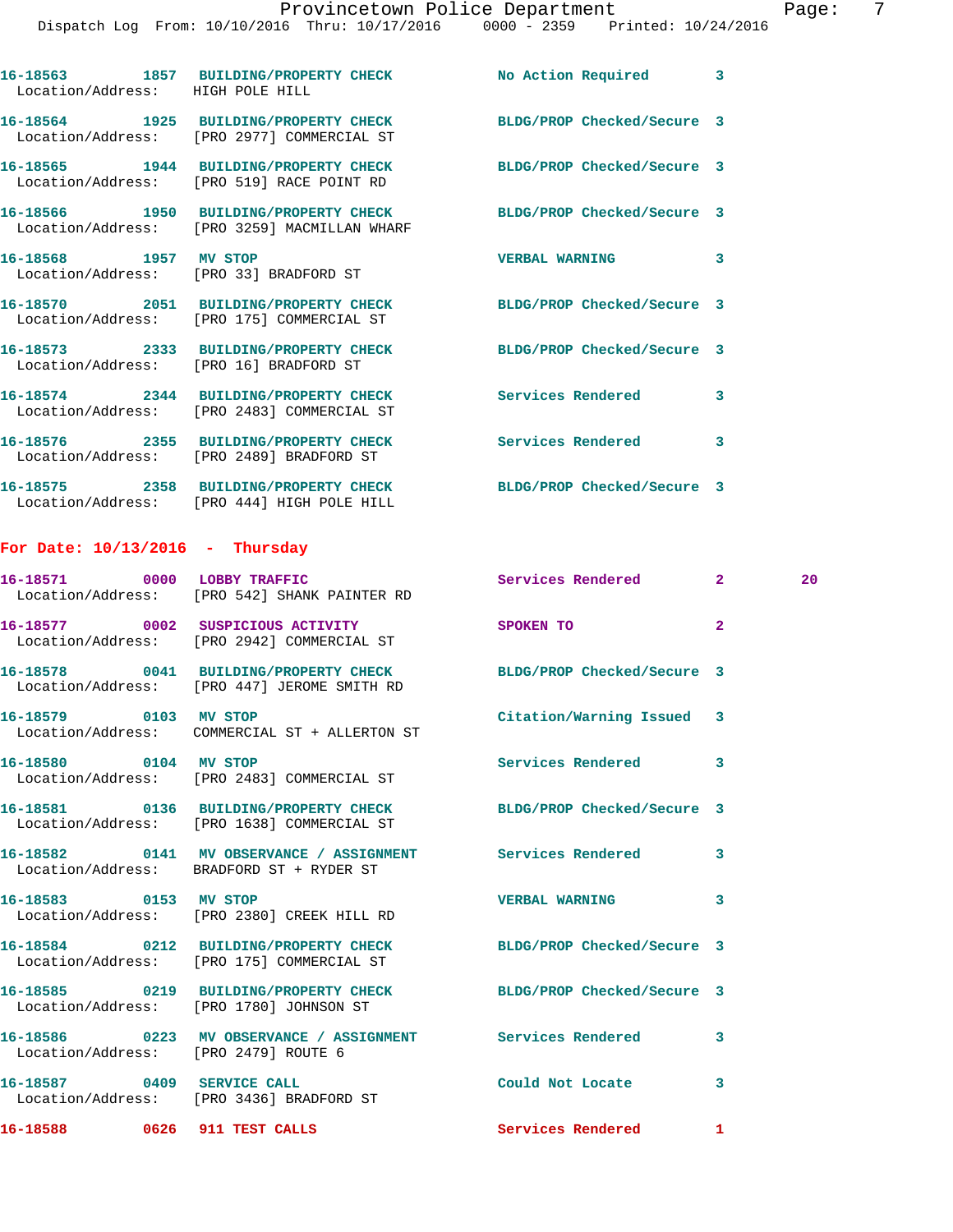|                                        | Dispatch Log From: 10/10/2016 Thru: 10/17/2016 0000 - 2359 Printed: 10/24/2016                                 | Provincetown Police Department | Page: 8      |  |
|----------------------------------------|----------------------------------------------------------------------------------------------------------------|--------------------------------|--------------|--|
|                                        | Location/Address: [PRO 542] SHANK PAINTER RD                                                                   |                                |              |  |
| 16-18590 0808 AT SCHOOL                | Location/Address: [PRO 569] WINSLOW ST                                                                         | Services Rendered 3            |              |  |
|                                        | 16-18591 0821 FALSE ALARM<br>Location/Address: [PRO 1608] WATSONS CT                                           | No Action Required 1           |              |  |
|                                        | 16-18592 0826 PET PANTRY<br>Location/Address: [PRO 3296] SHANK PAINTER RD                                      | Services Rendered 3            |              |  |
|                                        | 16-18593 0829 911 UNKNOWN<br>Location/Address: [PRO 1115] STANDISH ST                                          | Services Rendered              | $\mathbf{1}$ |  |
|                                        | 16-18594 0832 COURT RUN<br>Location/Address: [PRO 542] SHANK PAINTER RD                                        | Services Rendered 3            |              |  |
|                                        | 16-18595 0907 TRAFFIC COMPLAINT<br>Location/Address: [PRO 813] COMMERCIAL ST                                   | Unfounded                      | 3            |  |
|                                        | 16-18596 0932 BUILDING/PROPERTY CHECK BLDG/PROP Checked/Secure 3<br>Location/Address: [PRO 3317] CEMETERY RD   |                                | 1            |  |
|                                        | 16-18597 0945 VERBAL SPEED<br>Location/Address: [PRO 2513] ROUTE 6                                             | VERBAL WARNING 3               |              |  |
| Location/Address: [PRO 16] BRADFORD ST | 16-18598 0956 BUILDING/PROPERTY CHECK BLDG/PROP Checked/Secure 3                                               |                                |              |  |
|                                        | 16-18599 1023 TRAFFIC CONTROL<br>Location/Address: [PRO 617] BRADFORD ST                                       | Services Rendered 3            |              |  |
| Location/Address: [PRO 2513] ROUTE 6   | 16-18600 1028 VERBAL SPEED                                                                                     | <b>VERBAL WARNING</b>          | 3            |  |
|                                        | 16-18601 1032 LOST VISA CARD<br>Location/Address: [PRO 3405] COMMERCIAL ST                                     | Services Rendered 3            |              |  |
|                                        | 16-18602 1046 PARK, WALK & TALK<br>Location/Address: [PRO 105] COMMERCIAL ST                                   | Services Rendered              | $\mathbf{2}$ |  |
|                                        | 16-18603 1129 BUILDING/PROPERTY CHECK<br>Location/Address: [PRO 3033] COMMERCIAL ST                            | BLDG/PROP Checked/Secure 3     |              |  |
|                                        | 16-18604 1129 UPS TRUCK DISABLED Services Rendered Location/Address: [PRO 542] SHANK PAINTER RD                |                                | $\mathbf{2}$ |  |
|                                        | 16-18605 1145 LOST WALLET<br>Location/Address: BANGS ST + COMMERCIAL ST                                        | Services Rendered              | 3            |  |
|                                        | 16-18606 1201 TRAFFIC CONTROL<br>Location/Address: [PRO 2577] BRADFORD ST                                      | Services Rendered              | 3            |  |
|                                        | 16-18607 1246 MV OBSERVANCE / ASSIGNMENT Services Rendered 3<br>Location/Address: BRADFORD ST + STANDISH ST    |                                |              |  |
| Location/Address: [PRO 80] CARVER ST   | 16-18608 1255 VERBAL REGISTRATION                                                                              | <b>VERBAL WARNING</b>          | 3            |  |
|                                        | 16-18609 1306 BUILDING/PROPERTY CHECK BLDG/PROP Checked/Secure 3<br>Location/Address: [PRO 1231] COMMERCIAL ST |                                |              |  |
|                                        | 16-18645 1423 RETURN PROPERTY<br>Location/Address: [PRO 542] SHANK PAINTER RD                                  | Services Rendered 3            |              |  |
| 16-18610 1434 ANEMIA/TRANSPORT         | Location/Address: [PRO 193] COMMERCIAL ST                                                                      | Transported to Hospital 1      |              |  |
|                                        | 16-18611 1535 BUILDING/PROPERTY CHECK<br>Location/Address: [PRO 99] COMMERCIAL ST                              | BLDG/PROP Checked/Secure 3     |              |  |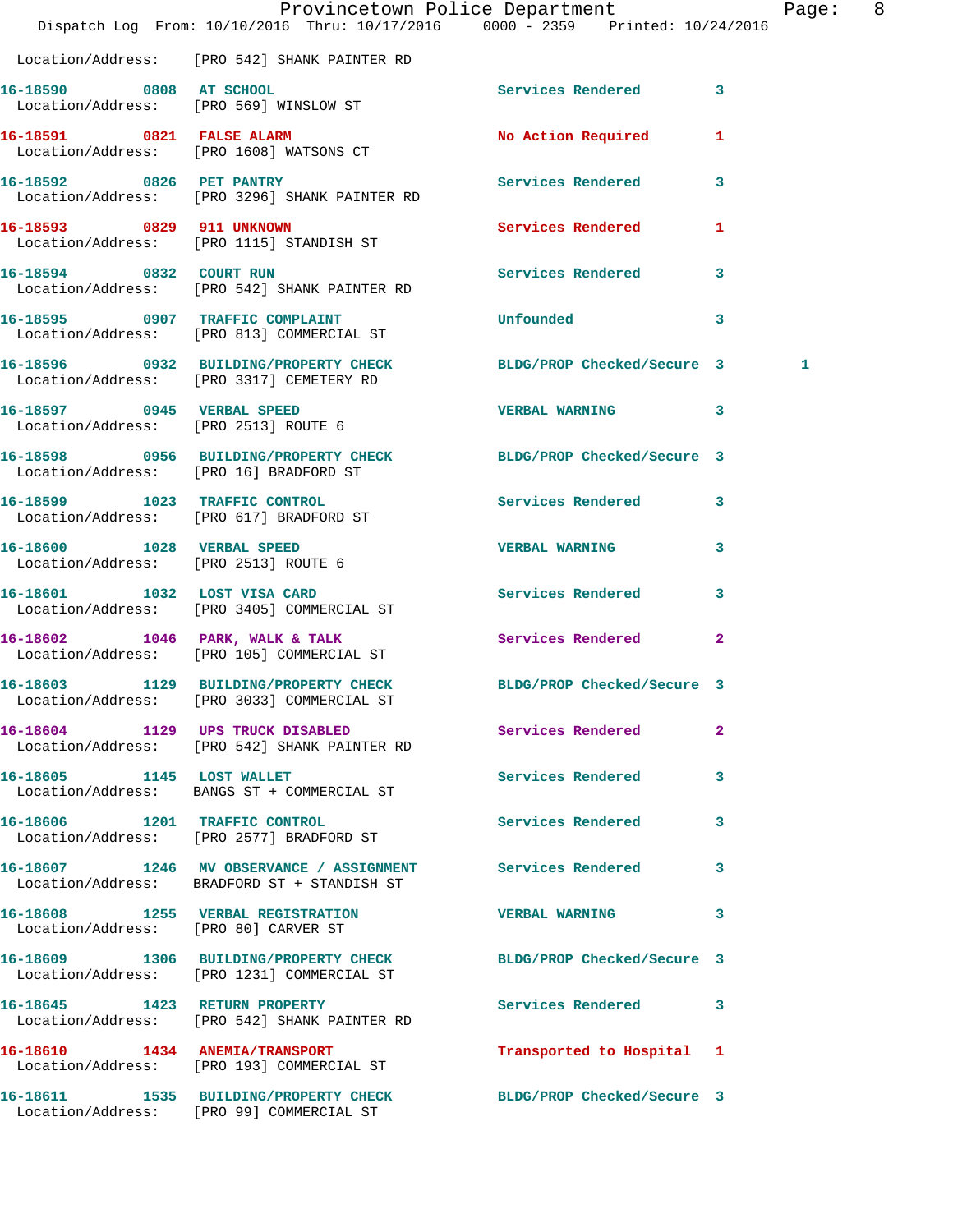| Location/Address: [PRO 2479] ROUTE 6   | 16-18612 1551 SUSPICIOUS ACTIVITY                                                     | <b>Services Rendered</b>   | $\overline{2}$          |
|----------------------------------------|---------------------------------------------------------------------------------------|----------------------------|-------------------------|
|                                        | 16-18613 1600 MEDICAL EMERGENCY/VOMIT<br>Location/Address: [PRO 594] COMMERCIAL ST    | Transported to Hospital    | $\mathbf{1}$            |
| Location/Address: HARRY KEMP WAY       |                                                                                       |                            | $\mathbf{3}$            |
|                                        | 16-18617 1807 BUILDING/PROPERTY CHECK<br>Location/Address: [PRO 519] RACE POINT RD    | BLDG/PROP Checked/Secure 3 |                         |
| Location/Address: [PRO 3440] ROUTE 6   | 16-18618 1834 MV OBSERVANCE / ASSIGNMENT                                              | <b>Services Rendered</b>   | 3                       |
|                                        | 16-18619 1921 BUILDING/PROPERTY CHECK<br>Location/Address: [PRO 3430] COMMERCIAL ST   | BLDG/PROP Checked/Secure 3 |                         |
|                                        | 16-18620 1945 BUILDING/PROPERTY CHECK<br>Location/Address: [PRO 433] RYDER ST EXT     | BLDG/PROP Checked/Secure 3 |                         |
|                                        | 16-18622 2017 BUILDING/PROPERTY CHECK<br>Location/Address: [PRO 182] COMMERCIAL ST    | BLDG/PROP Checked/Secure 3 |                         |
| Location/Address: [PRO 3287] ROUTE 6   | 16-18621 2022 BUILDING/PROPERTY CHECK                                                 | BLDG/PROP Checked/Secure 3 |                         |
|                                        | 16-18623 2111 BUILDING/PROPERTY CHECK<br>Location/Address: [PRO 530] SHANK PAINTER RD | BLDG/PROP Checked/Secure 3 |                         |
| Location/Address: [PRO 16] BRADFORD ST | 16-18624 2334 BUILDING/PROPERTY CHECK                                                 | BLDG/PROP Checked/Secure 3 |                         |
|                                        | 16-18625 2336 BUILDING/PROPERTY CHECK<br>Location/Address: [PRO 3430] COMMERCIAL ST   | <b>Services Rendered</b>   | $\overline{\mathbf{3}}$ |
|                                        | 16-18626 2346 BUILDING/PROPERTY CHECK<br>Location/Address: [PRO 2483] COMMERCIAL ST   | <b>Services Rendered</b>   | 3                       |
|                                        | 16-18627 2355 BUILDING/PROPERTY CHECK                                                 | BLDG/PROP Checked/Secure 3 |                         |

#### **For Date: 10/14/2016 - Friday**

Location/Address: [PRO 182] COMMERCIAL ST

|                                                    | 16-18628 0002 LOBBY TRAFFIC<br>Location/Address: [PRO 542] SHANK PAINTER RD                                                 | Services Rendered 2       |                         | 22 <sub>2</sub> |
|----------------------------------------------------|-----------------------------------------------------------------------------------------------------------------------------|---------------------------|-------------------------|-----------------|
| Location/Address: ROUTE 6 + SNAIL RD               | 16-18629 0017 MV OBSERVANCE / ASSIGNMENT Services Rendered 3                                                                |                           |                         |                 |
| 16-18630 0024 MV STOP<br>Location/Address: ROUTE 6 |                                                                                                                             | Citation/Warning Issued 3 |                         |                 |
|                                                    | 16-18631 0050 BUILDING/PROPERTY CHECK Services Rendered<br>Location/Address: [PRO 2489] BRADFORD ST                         |                           | $\overline{\mathbf{3}}$ |                 |
| Location/Address: [PRO 569] WINSLOW ST             | 16-18632  0116 BUILDING/PROPERTY CHECK BLDG/PROP Checked/Secure 3                                                           |                           |                         |                 |
|                                                    | 16-18633 0136 BUILDING/PROPERTY CHECK BLDG/PROP Checked/Secure 3<br>Location/Address: [PRO 3609] COMMERCIAL ST              |                           |                         |                 |
|                                                    | 16-18634 0225 BUILDING/PROPERTY CHECK BLDG/PROP Checked/Secure 3<br>Location/Address: [PRO 1778] SHANK PAINTER RD           |                           |                         |                 |
|                                                    | 16-18635 0427 BUILDING/PROPERTY CHECK Services Rendered<br>Location/Address: [PRO 1778] SHANK PAINTER RD                    |                           | $\overline{\mathbf{3}}$ |                 |
|                                                    | 16-18636      0439  BUILDING/PROPERTY CHECK        BLDG/PROP Checked/Secure 3<br>Location/Address: [PRO 2977] COMMERCIAL ST |                           |                         |                 |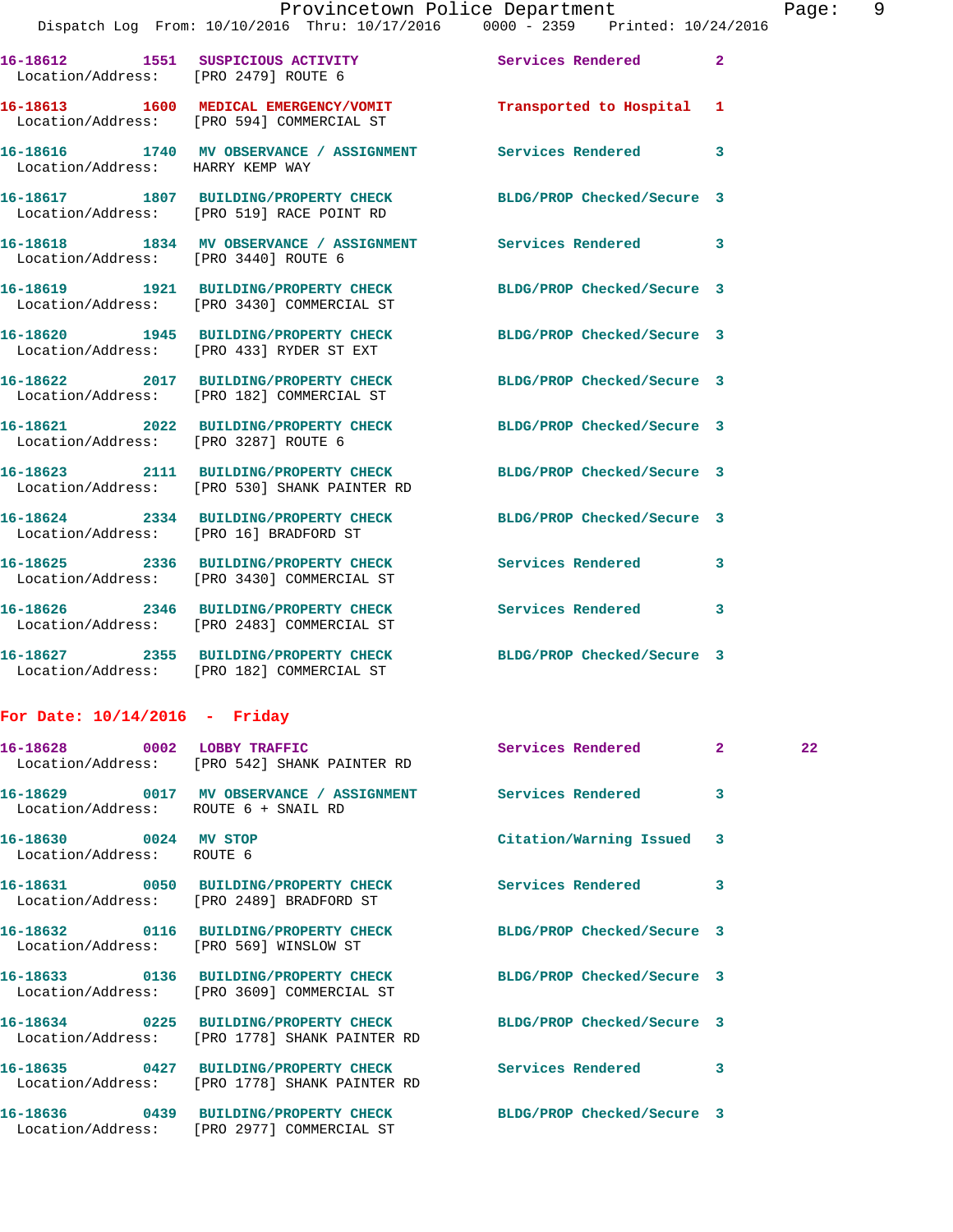Dispatch Log From: 10/10/2016 Thru: 10/17/2016 0000 - 2359 Printed: 10/24/2016

**16-18637 0512 BUILDING/PROPERTY CHECK BLDG/PROP Checked/Secure 3**  Location/Address: [PRO 526] RYDER ST EXT **16-18638 0605 BUILDING/PROPERTY CHECK BLDG/PROP Checked/Secure 3**  Location/Address: [PRO 447] JEROME SMITH RD **16-18639 0739 BUILDING/PROPERTY CHECK Services Rendered 3**  Location/Address: [PRO 2483] COMMERCIAL ST **16-18640 0811 SCHOOL Services Rendered 3**  Location/Address: [PRO 569] WINSLOW ST **16-18641 0841 ALARM - FIRE False Alarm 1**  Location/Address: [PRO 2859] BRADFORD ST **16-18642 0842 MV STOP VERBAL WARNING 3**  Location/Address: [PRO 2513] ROUTE 6 **16-18643 0920 BUILDING/PROPERTY CHECK BLDG/PROP Checked/Secure 3**  Location/Address: [PRO 16] BRADFORD ST **16-18644 0936 MV OBSERVANCE / ASSIGNMENT Services Rendered 3**  Location/Address: [PRO 2521] ROUTE 6 **16-18646 1032 FUNERAL Services Rendered 3**  Location/Address: [PRO 1645] HARRY KEMP WAY **16-18647 1044 PROPERTY DAMAGE Services Rendered 3**  Location/Address: [PRO 1084] POINT ST **16-18648 1050 COMPLAINT Services Rendered 3**  Location: BENNETT'S POND/NPS **16-18649 1056 BUILDING/PROPERTY CHECK BLDG/PROP Checked/Secure 3**  Location/Address: [PRO 3033] COMMERCIAL ST **16-18650 1107 MV OBSERVANCE / ASSIGNMENT Services Rendered 3**  Location/Address: [PRO 2513] ROUTE 6 **16-18651 1111 MV STOP VERBAL WARNING 3**  Location/Address: [PRO 2513] ROUTE 6 **16-18654 1212 PARKING COMPLAINT / GENERAL Services Rendered 3**  Location/Address: [PRO 526] RYDER ST EXT **16-18655 1227 DISTURBANCE Services Rendered 1**  Location/Address: [PRO 3905] PRISCILLA ALDEN RD **16-18656 1231 RESIDENTIAL BURGLAR BLDG/PROP Checked/Secure 1**  Location/Address: MILLER HILL RD **16-18657 1248 MV DISABLED Services Rendered 2**  Location/Address: [PRO 2479] ROUTE 6 **16-18658 1313 MV ACCIDENT Services Rendered 1**  Location/Address: [PRO 183] COMMERCIAL ST Refer To Accident: 16-79-AC **16-18660 1343 BUILDING/PROPERTY CHECK BLDG/PROP Checked/Secure 3**  Location/Address: [PRO 519] RACE POINT RD **16-18659 1344 FOUND CREDIT CARD Services Rendered 3**  Location/Address: [PRO 542] SHANK PAINTER RD **16-18661 1350 BUILDING/PROPERTY CHECK Services Rendered 3**  Location/Address: [PRO 2540] RACE POINT RD **16-18662 1513 VERBAL STOP/REGISTRATION VERBAL WARNING 3**  Location/Address: [PRO 2832] COMMERCIAL ST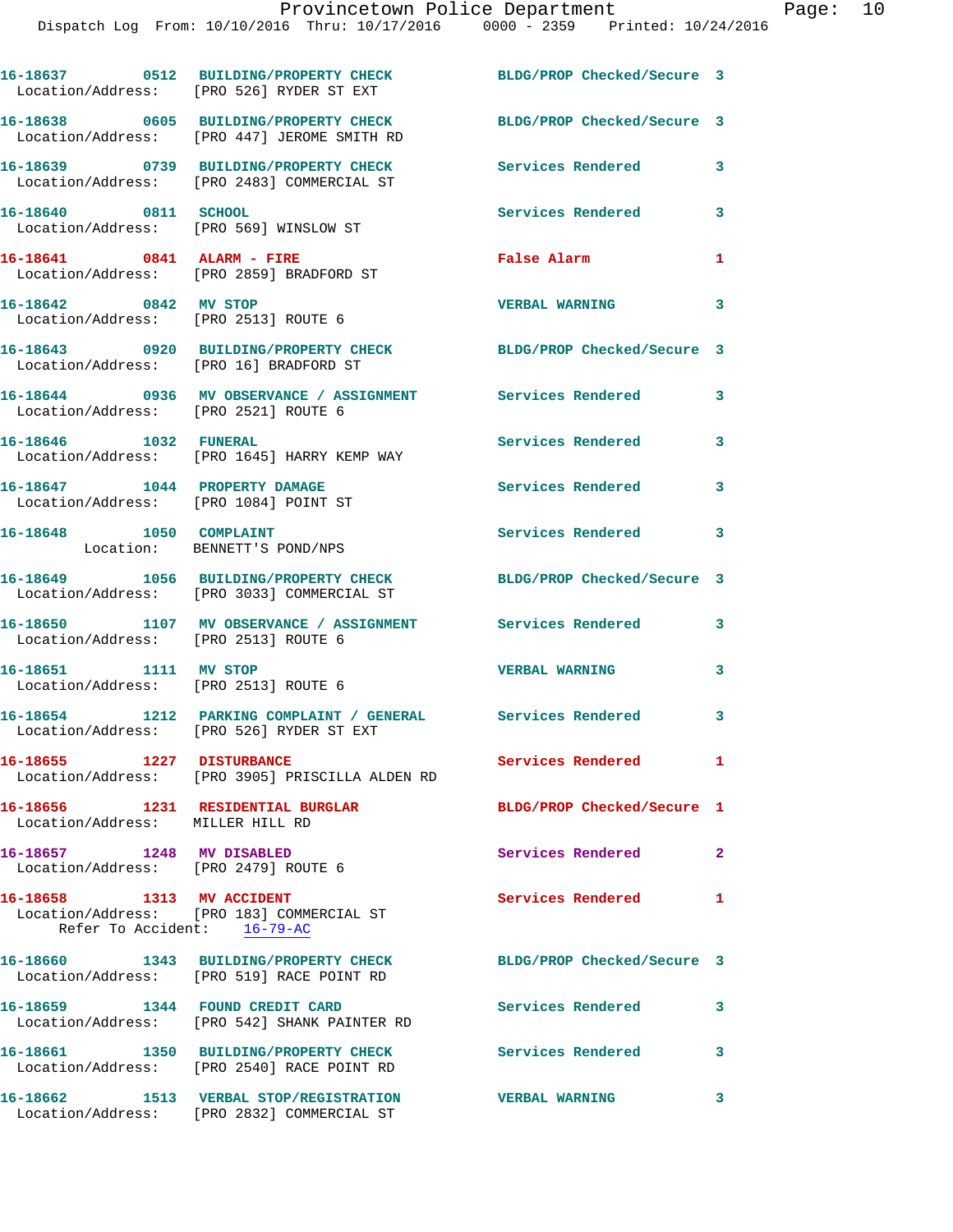|                                      | Provincetown Police Department                                                                                   |                            |                | Page |
|--------------------------------------|------------------------------------------------------------------------------------------------------------------|----------------------------|----------------|------|
|                                      | Dispatch Log From: 10/10/2016 Thru: 10/17/2016 0000 - 2359 Printed: 10/24/2016                                   |                            |                |      |
|                                      | 16-18663 1533 FOUND POCKETBOOK 1 Services Rendered 3<br>Location/Address: [PRO 72] PROVINCELANDS RD              |                            |                |      |
|                                      | 16-18664 1606 BUILDING/PROPERTY CHECK BLDG/PROP Checked/Secure 3<br>Location/Address: [PRO 16] BRADFORD ST       |                            |                |      |
|                                      | 16-18665 1615 BUILDING/PROPERTY CHECK BLDG/PROP Checked/Secure 3<br>Location/Address: [PRO 3259] MACMILLAN WHARF |                            |                |      |
|                                      | 16-18667 1646 COMPLAINT - STREET PERFORMERS Services Rendered<br>Location/Address: [PRO 2778] COMMERCIAL ST      |                            | 3              |      |
| 16-18668 1727 LOOSE DOG              | Location/Address: [PRO 60] BRADFORD ST                                                                           | Services Rendered          | $\overline{a}$ |      |
|                                      | 16-18669 1736 MV OBSERVANCE / ASSIGNMENT Services Rendered<br>Location/Address: [PRO 530] SHANK PAINTER RD       |                            | 3              |      |
|                                      | 16-18670 1807 NOISE COMPLAINT<br>Location/Address: [PRO 2202] BAYBERRY AVE                                       | Services Rendered          | 3              |      |
|                                      | 16-18671 1910 PARKED MV COMPLAINT Services Rendered Location/Address: [PRO 1048] PEARL ST                        |                            | $\mathbf{2}$   |      |
| Location/Address: [PRO 3440] ROUTE 6 | 16-18672 1932 MV OBSERVANCE / ASSIGNMENT Services Rendered                                                       |                            | 3              |      |
|                                      | 16-18673 1938 VERBAL SPEED<br>Location/Address: [PRO 2513] ROUTE 6                                               | <b>VERBAL WARNING</b>      | 3              |      |
|                                      | 16-18675 2020 BUILDING/PROPERTY CHECK BLDG/PROP Checked/Secure 3<br>Location/Address: [PRO 182] COMMERCIAL ST    |                            |                |      |
|                                      | 16-18676  2041  VERBAL FAIL TO ILLUMINATE  VERBAL WARNING<br>Location/Address: [PRO 527] RYDER ST EXT            |                            | 3              |      |
|                                      | 16-18677 2118 PARKED TRUCK COMPLAINT Services Rendered<br>Location/Address: [PRO 3430] COMMERCIAL ST             |                            | $\overline{a}$ |      |
|                                      | 16-18678 2151 VERBAL FAIL TO ILLUMINATE  VERBAL WARNING<br>Location: [PRO 3431] LOPES SQUARE                     |                            | 3              |      |
|                                      | 16-18680 2250 LARCENY / FORGERY / FRAUD<br>Location/Address: [PRO 564] BAYBERRY AVE                              | <b>Services Rendered</b>   | 2              |      |
| 16-18681 2340 ASSIST CITIZEN         | Location/Address: [PRO 539] SHANK PAINTER RD                                                                     | <b>Services Rendered</b>   | 3              |      |
| For Date: $10/15/2016$ - Saturday    |                                                                                                                  |                            |                |      |
| 16-18682 0002 LOBBY TRAFFIC          | Location/Address: [PRO 542] SHANK PAINTER RD                                                                     | <b>Services Rendered</b>   | 2              | 29   |
| 16-18683 0013 MV STOP                | Location/Address: BRADFORD ST + NICKERSON ST                                                                     | <b>VERBAL WARNING</b>      | 3              |      |
|                                      | 16-18684 0026 BUILDING/PROPERTY CHECK                                                                            | BLDG/PROP Checked/Secure 3 |                |      |

**16-18685 0037 MV OBSERVANCE / ASSIGNMENT Services Rendered 3**  Location/Address: [PRO 94] BRADFORD ST **16-18686 0110 MV STOP VERBAL WARNING 3**  Location/Address: [PRO 3443] COMMERCIAL ST **16-18687 0208 BUILDING/PROPERTY CHECK BLDG/PROP Checked/Secure 3**  Location/Address: [PRO 1989] COMMERCIAL ST

**16-18688 0253 MEDICAL EMERGENCY Transported to Hospital 1**  Location/Address: [PRO 1173] WINTHROP ST

Location/Address: [PRO 1638] COMMERCIAL ST

Page: 11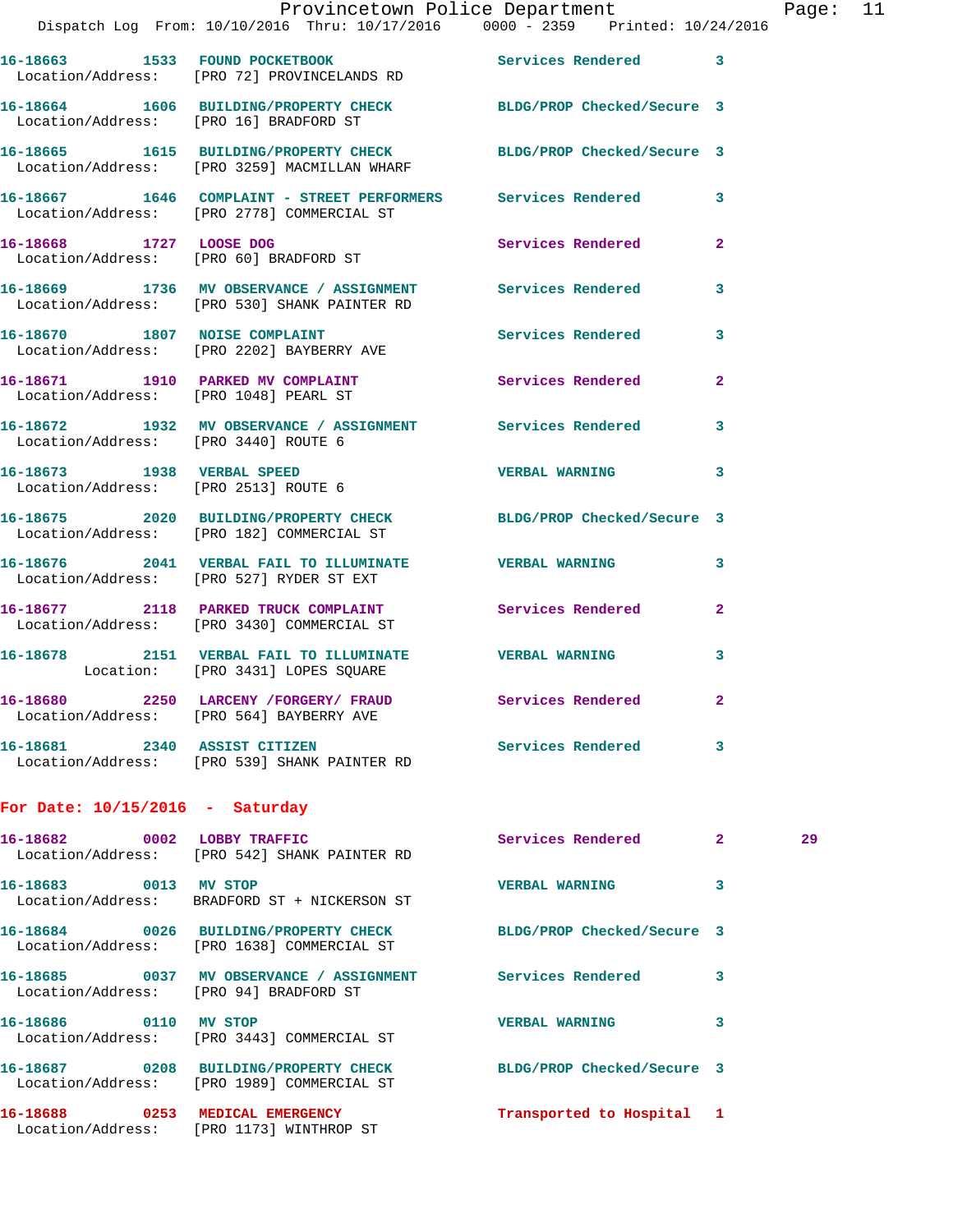|                                                                | 16-18689 0258 BUILDING/PROPERTY CHECK<br>Location/Address: [PRO 2539] RYDER ST EXT    | BLDG/PROP Checked/Secure 3 |                         |
|----------------------------------------------------------------|---------------------------------------------------------------------------------------|----------------------------|-------------------------|
|                                                                | 16-18690 0325 BUILDING/PROPERTY CHECK<br>Location/Address: [PRO 530] SHANK PAINTER RD | BLDG/PROP Checked/Secure 3 |                         |
| Location/Address: ROUTE 6 + HOWLAND ST                         | 16-18691 0455 MV OBSERVANCE / ASSIGNMENT Services Rendered 3                          |                            |                         |
|                                                                | 16-18692 0618 BUILDING/PROPERTY CHECK<br>Location/Address: [PRO 1231] COMMERCIAL ST   | BLDG/PROP Checked/Secure 3 |                         |
| 16-18693 0801 PET BIN                                          | Location/Address: [PRO 3296] SHANK PAINTER RD                                         | Services Rendered 2        |                         |
| Location/Address: [PRO 16] BRADFORD ST                         | 16-18694 0827 BUILDING/PROPERTY CHECK                                                 | BLDG/PROP Checked/Secure 3 |                         |
| 16-18695 0829 MV STOP<br>Location/Address: [PRO 2513] ROUTE 6  |                                                                                       | Citation/Warning Issued 3  |                         |
| 16-18696 0834 MV STOP                                          | Location/Address: [PRO 2513] ROUTE 6                                                  | <b>VERBAL WARNING</b>      | 3                       |
|                                                                | 16-18697 0837 PARK, WALK & TALK<br>Location/Address: [PRO 182] COMMERCIAL ST          | No Action Required         | $\mathbf{2}$            |
| Location/Address: RACE POINT RD                                | 16-18698 0850 MV OBSERVANCE / ASSIGNMENT Services Rendered 3                          |                            |                         |
| Location/Address: [PRO 3287] ROUTE 6                           | 16-18699 0908 BUILDING/PROPERTY CHECK                                                 | BLDG/PROP Checked/Secure 3 |                         |
|                                                                | 16-18700 0925 PARK, WALK & TALK<br>Location/Address: [PRO 285] COMMERCIAL ST          | Services Rendered          | $\overline{2}$          |
|                                                                | 16-18701 0940 PARK, WALK & TALK<br>Location/Address: [PRO 105] COMMERCIAL ST          | Services Rendered          | $\mathbf{2}$            |
| $16 - 18702$ 0954 DOGS IN M/V                                  | Location/Address: [PRO 2520] PRINCE ST                                                | Services Rendered          | $\overline{2}$          |
|                                                                | 16-18703 1006 BUILDING/PROPERTY CHECK<br>Location/Address: [PRO 2898] JEROME SMITH RD | <b>Services Rendered</b>   | $\overline{\mathbf{3}}$ |
|                                                                | 16-18704 1034 BUILDING/PROPERTY CHECK<br>Location/Address: [PRO 1780] JOHNSON ST      | <b>Services Rendered</b>   |                         |
| 16-18705 1053 BIKE ACCIDENT<br>Location/Address: COMMERCIAL ST |                                                                                       | <b>PATIENT REFUSAL</b>     | $\mathbf{2}$            |
| 16-18706 1059 MV ACCIDENT                                      | Location/Address: [PRO 3271] BRADFORD ST                                              | <b>Services Rendered</b>   | $\mathbf{1}$            |
| Location/Address: [PRO 961] JOHNSON ST                         | 16-18707 1120 PARKING COMPLAINT / GENERAL Services Rendered                           |                            | 3                       |
| 16-18708 1137 LOST IPHONE                                      | Location/Address: [PRO 542] SHANK PAINTER RD                                          | Services Rendered          | 3                       |
| Location/Address: COTTAGE ST                                   | 16-18709 1143 PARKING COMPLAINT / GENERAL Services Rendered                           |                            | 3                       |
|                                                                | 16-18710 1236 BUILDING/PROPERTY CHECK<br>Location/Address: [PRO 3033] COMMERCIAL ST   | BLDG/PROP Checked/Secure 3 |                         |
|                                                                | 16-18711 1257 ASSIST CITIZEN<br>Location/Address: [PRO 2144] CONWELL ST               | Services Rendered          | 3                       |
| 16-18712                                                       | 1305 CLINTON RALLY                                                                    | Services Rendered          | 3                       |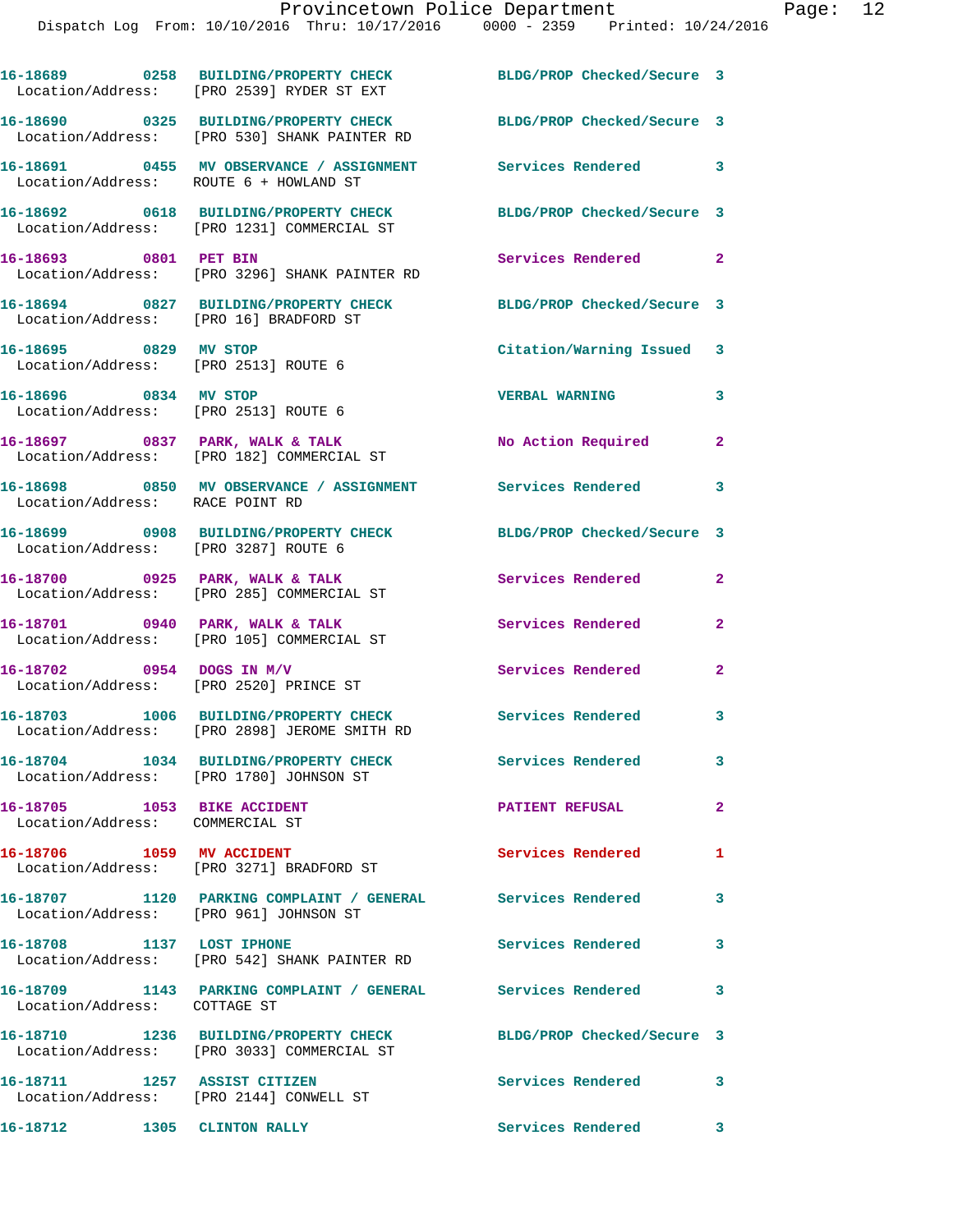|                                      | Dispatch Log From: 10/10/2016 Thru: 10/17/2016 0000 - 2359 Printed: 10/24/2016                                  | Provincetown Police Department | Page: 13                |  |
|--------------------------------------|-----------------------------------------------------------------------------------------------------------------|--------------------------------|-------------------------|--|
|                                      | Location/Address: [PRO 105] COMMERCIAL ST                                                                       |                                |                         |  |
|                                      | 16-18713 1410 AIRPORT<br>Location/Address: [PRO 516] RACE POINT RD                                              | Services Rendered              | $\mathbf{2}$            |  |
|                                      | 16-18714 1429 LOST NJ D.L.<br>Location/Address: [PRO 542] SHANK PAINTER RD                                      | Services Rendered              | $\mathbf{3}$            |  |
|                                      | 16-18723 1524 VERBAL STOP SIGN<br>Location: [PRO 3431] LOPES SQUARE                                             | Services Rendered 3            |                         |  |
|                                      | 16-18729 1538 FALL/RESCUE<br>Location/Address: [PRO 356] COMMERCIAL ST                                          | <b>PATIENT REFUSAL</b>         | 1                       |  |
|                                      | 16-18731 1549 MV OBSERVANCE / ASSIGNMENT Services Rendered 3<br>Location/Address: [PRO 1094] RACE POINT RD      |                                |                         |  |
| Location/Address: [PRO 2521] ROUTE 6 | 16-18733 1550 MV OBSERVANCE / ASSIGNMENT Services Rendered                                                      |                                | 3                       |  |
| 16-18734 1553 MV STOP                | Location/Address: [PRO 518] RACE POINT RD                                                                       | <b>VERBAL WARNING</b>          | $\overline{\mathbf{3}}$ |  |
|                                      | 16-18737 1608 MV STOP<br>Location/Address: [PRO 518] RACE POINT RD                                              | <b>VERBAL WARNING</b>          | 3                       |  |
| 16-18739 1653 MV COMPLAINT           | Location/Address: ANTHONY ST + COMMERCIAL ST                                                                    | Services Rendered              | $\overline{2}$          |  |
| Location/Address: [PRO 2521] ROUTE 6 | 16-18740 1657 MV OBSERVANCE / ASSIGNMENT Services Rendered                                                      |                                | 3                       |  |
|                                      | 16-18741 1704 PARKED MV COMPLAINT<br>Location/Address: [PRO 105] COMMERCIAL ST                                  | Services Rendered              | $\mathbf{2}$            |  |
|                                      | 16-18742 1707 LIFT ASSIST<br>Location/Address: [PRO 3222] ALDEN ST                                              | Services Rendered              | $\mathbf{1}$            |  |
|                                      | 16-18747 1752 BUILDING/PROPERTY CHECK<br>Location/Address: [PRO 3259] MACMILLAN WHARF                           | Services Rendered              | 3                       |  |
| Location/Address: [PRO 2521] ROUTE 6 | 16-18750 1829 MV OBSERVANCE / ASSIGNMENT Services Rendered                                                      |                                | 3                       |  |
|                                      | 16-18753 1900 BUILDING/PROPERTY CHECK BLDG/PROP Checked/Secure 3<br>Location/Address: [PRO 447] JEROME SMITH RD |                                |                         |  |
|                                      | 16-18754 1922 PARKED MV COMPLAINT<br>Location/Address: [PRO 1610] WINTHROP ST                                   | <b>GONE ON ARRIVAL</b>         | $\overline{2}$          |  |
|                                      | 16-18755 1954 FEVER/TRANSPORT<br>Location/Address: [PRO 1830] BRADFORD ST                                       | Transported to Hospital 1      |                         |  |
|                                      | 16-18757 2002 FOOD POISONING/TRANSPORT<br>Location/Address: [PRO 146] COMMERCIAL ST                             | Transported to Hospital 1      |                         |  |
|                                      | 16-18758 2020 911 CALL/SYNCHOPE<br>Location/Address: [PRO 196] COMMERCIAL ST                                    | Transported to Hospital 1      |                         |  |
|                                      | 16-18760 2041 BUILDING/PROPERTY CHECK<br>Location/Address: [PRO 2490] PROVINCELANDS RD                          | <b>Services Rendered</b>       | 3                       |  |
|                                      | 16-18761 2054 BUILDING/PROPERTY CHECK<br>Location/Address: [PRO 2540] RACE POINT RD                             | Services Rendered              | 3                       |  |
|                                      | 16-18762 2058 MEDICAL ALARM ACTIVATION<br>Location/Address: [PRO 344] COMMERCIAL ST                             | Unfounded                      | 1                       |  |
|                                      | 16-18763 2059 BUILDING/PROPERTY CHECK<br>Location/Address: [PRO 1952] COMMERCIAL ST                             | BLD/PROP CHECKED UNSECUR 3     |                         |  |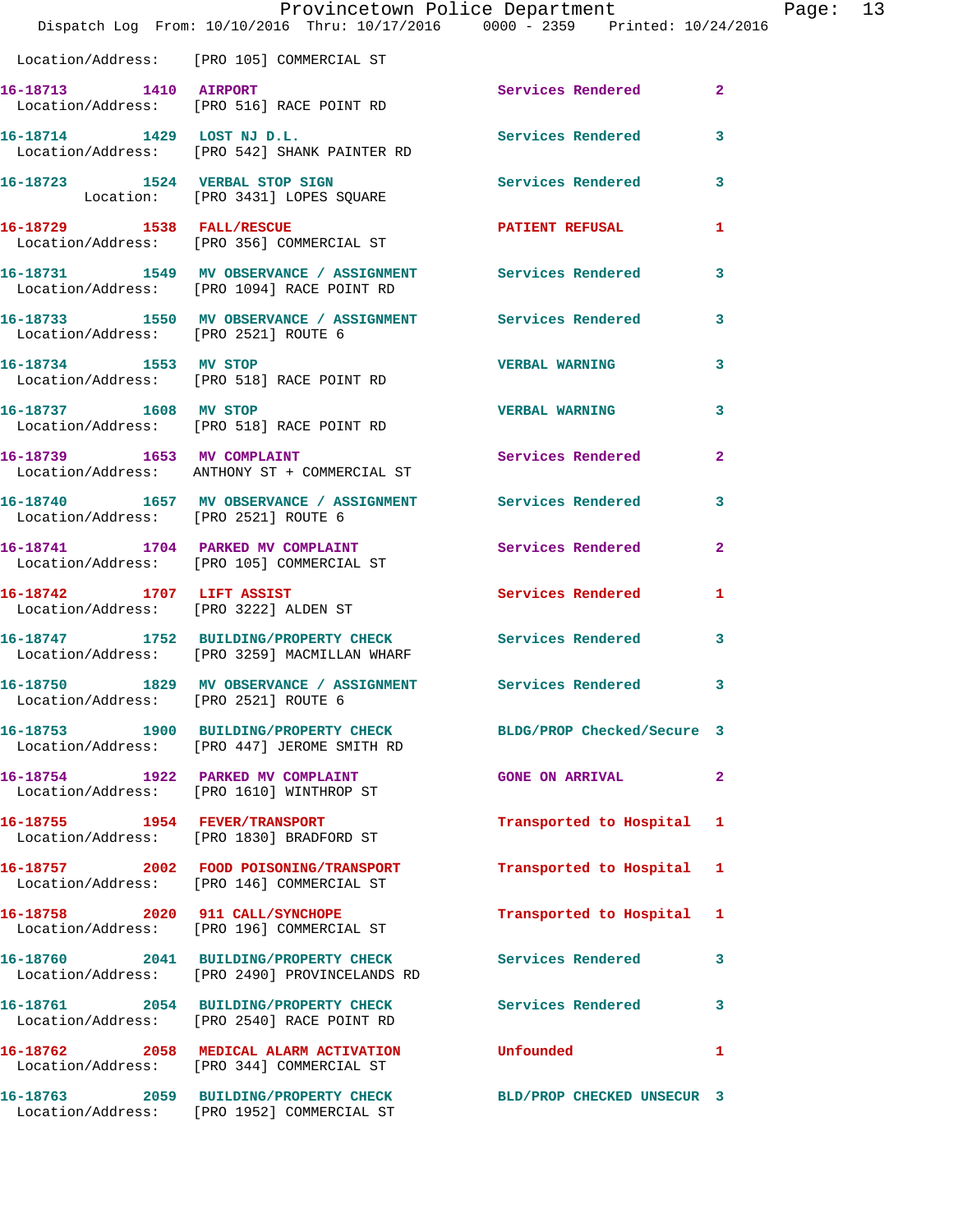|                                       | Dispatch Log From: 10/10/2016 Thru: 10/17/2016 0000 - 2359 Printed: 10/24/2016                                  | Provincetown Police Department |              | Page: 14 |  |
|---------------------------------------|-----------------------------------------------------------------------------------------------------------------|--------------------------------|--------------|----------|--|
|                                       |                                                                                                                 |                                |              |          |  |
|                                       | 16-18764 2156 MISPLACED MV<br>Location/Address: [PRO 269] COMMERCIAL ST                                         | Services Rendered 2            |              |          |  |
|                                       | 16-18765 2255 NOISE COMPLAINT<br>Location/Address: [PRO 3443] COMMERCIAL ST                                     | SPOKEN TO                      | $\mathbf{3}$ |          |  |
|                                       | 16-18766 2257 911 GENERAL-TRANSFER Taken/Referred to Other 1<br>Location/Address: [OT] FRANKLIN ST + CONGRESS   |                                |              |          |  |
|                                       | 16-18767 2344 BUILDING/PROPERTY CHECK BLDG/PROP Checked/Secure 3<br>Location/Address: [PRO 1988] COMMERCIAL ST  |                                |              |          |  |
| For Date: $10/16/2016$ - Sunday       |                                                                                                                 |                                |              |          |  |
|                                       | 16-18769 0000 BUILDING/PROPERTY CHECK BLDG/PROP Checked/Secure 3<br>Location/Address: [PRO 440] HARRY KEMP WAY  |                                |              |          |  |
|                                       | 16-18770 0002 LOBBY TRAFFIC<br>Location/Address: [PRO 542] SHANK PAINTER RD                                     | Services Rendered 2            |              | 15       |  |
|                                       | 16-18771 0011 MV OBSERVANCE / ASSIGNMENT Services Rendered 3<br>Location/Address: HOWLAND ST + BRADFORD ST      |                                |              |          |  |
| 16-18772 0017 MV STOP                 | Location/Address: HANCOCK ST + BRADFORD ST                                                                      | VERBAL WARNING 3               |              |          |  |
| Location/Address: [PRO 512] PRINCE ST | 16-18773 0031 BUILDING/PROPERTY CHECK BLDG/PROP Checked/Secure 3                                                |                                |              |          |  |
|                                       | 16-18774 0032 MV OBSERVANCE / ASSIGNMENT No Action Required 3<br>Location/Address: [PRO 3912] SHANK PAINTER RD  |                                |              |          |  |
|                                       | 16-18775 0056 MV OBSERVANCE / ASSIGNMENT<br>Location/Address: ALDEN ST + BRADFORD ST                            | No Action Required 3           |              |          |  |
|                                       | 16-18776 0135 BUILDING/PROPERTY CHECK BLDG/PROP Checked/Secure 3<br>Location/Address: [PRO 564] BAYBERRY AVE    |                                |              |          |  |
|                                       | 16-18777   0139   BUILDING/PROPERTY CHECK BLDG/PROP Checked/Secure 3<br>Location/Address: [PRO 1646] WINSLOW ST |                                |              |          |  |
|                                       | 16-18778 0208 BUILDING/PROPERTY CHECK<br>Location/Address: [PRO 2490] PROVINCELANDS RD                          | BLDG/PROP Checked/Secure 3     |              |          |  |
|                                       | 16-18779 0208 BUILDING/PROPERTY CHECK BLDG/PROP Checked/Secure 3<br>Location/Address: [PRO 2499] RACE POINT RD  |                                |              |          |  |
|                                       | 16-18780 0208 BUILDING/PROPERTY CHECK<br>Location/Address: [PRO 516] RACE POINT RD                              | BLDG/PROP Checked/Secure 3     |              |          |  |
|                                       | 16-18781 0250 MEDICAL EMERGENCY/I.P.<br>Location/Address: [PRO 3430] COMMERCIAL ST                              | <b>Services Rendered</b> 1     |              |          |  |
|                                       | 16-18782 0524 BUILDING/PROPERTY CHECK BLDG/PROP Checked/Secure 3<br>Location/Address: [PRO 16] BRADFORD ST      |                                |              |          |  |
|                                       | 16-18783 0631 BUILDING/PROPERTY CHECK BLDG/PROP Checked/Secure 3<br>Location/Address: [PRO 99] COMMERCIAL ST    |                                |              |          |  |
|                                       | 16-18784 0631 BUILDING/PROPERTY CHECK BLDG/PROP Checked/Secure 3<br>Location/Address: [PRO 2206] COMMERCIAL ST  |                                |              |          |  |
|                                       | 16-18785 0810 PARK, WALK & TALK 1999 Services Rendered<br>Location/Address: [PRO 2251] COMMERCIAL ST            |                                | $\mathbf{2}$ |          |  |
| Location/Address: [PRO 2513] ROUTE 6  | 16-18786 0847 MV OBSERVANCE / ASSIGNMENT Services Rendered 3                                                    |                                |              |          |  |
| 16-18787 0914 MV STOP                 | Location/Address: [PRO 2513] ROUTE 6                                                                            | <b>VERBAL WARNING</b>          | 3            |          |  |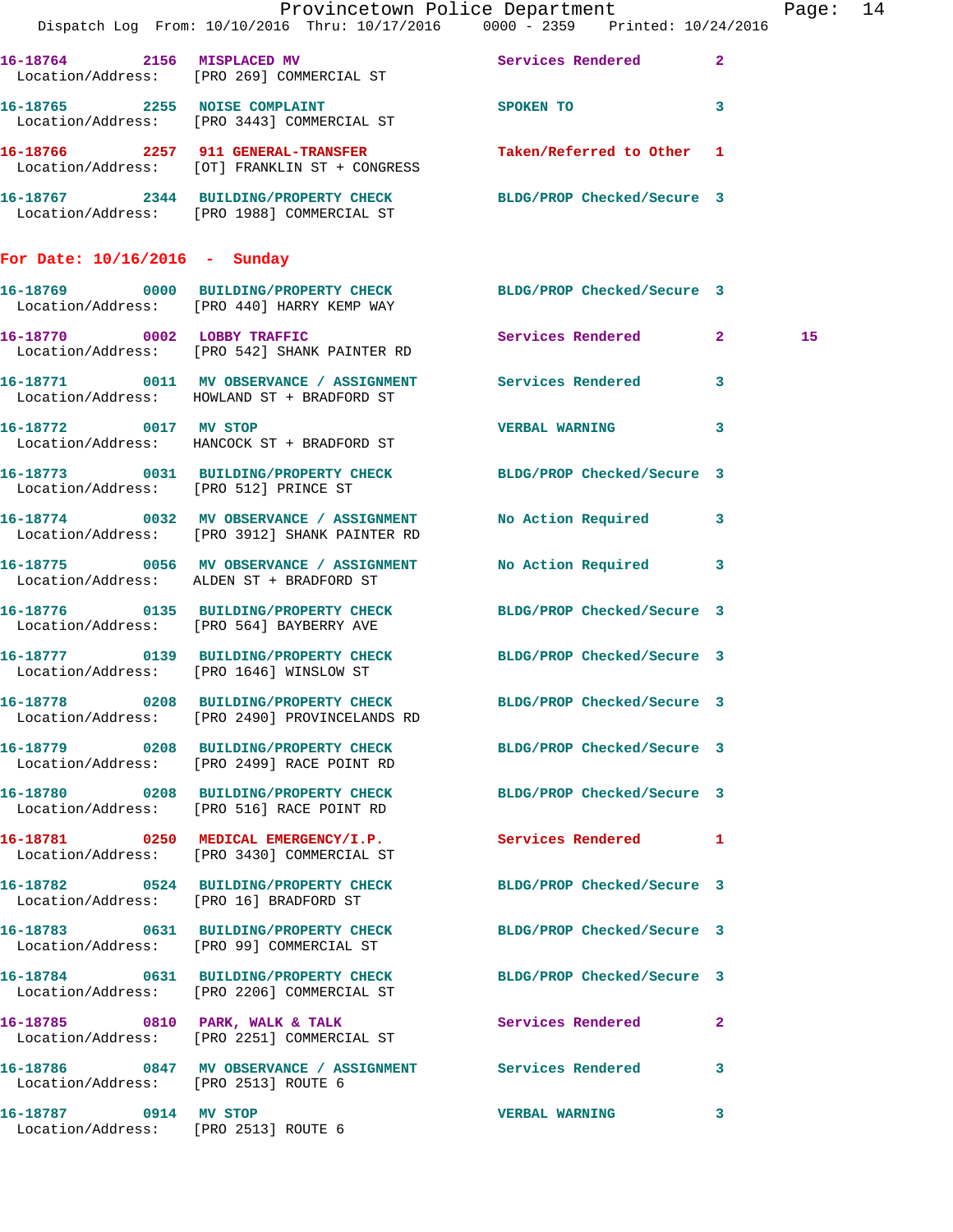|                                                               | Dispatch Log From: 10/10/2016 Thru: 10/17/2016 0000 - 2359 Printed: 10/24/2016                                   |                            |                              |  |
|---------------------------------------------------------------|------------------------------------------------------------------------------------------------------------------|----------------------------|------------------------------|--|
|                                                               | 16-18788 1009 BUILDING/PROPERTY CHECK Services Rendered<br>Location/Address: [PRO 2483] COMMERCIAL ST            |                            | 3                            |  |
|                                                               | 16-18790 1015 BUILDING/PROPERTY CHECK Services Rendered<br>Location/Address: [PRO 564] BAYBERRY AVE              |                            | 3                            |  |
| 16-18789 1018 LOST PURSE                                      | Location/Address: [PRO 542] SHANK PAINTER RD                                                                     | Services Rendered          | 3                            |  |
|                                                               | 16-18791 1049 DISTRESSED DOG<br>Location/Address: [PRO 2558] BRADFORD ST                                         | Services Rendered          | $\mathbf{2}$<br>$\mathbf{2}$ |  |
|                                                               | 16-18792 1051 BUILDING/PROPERTY CHECK BLDG/PROP Checked/Secure 3<br>Location/Address: [PRO 3033] COMMERCIAL ST   |                            |                              |  |
|                                                               | 16-18793 1054 PARK, WALK & TALK<br>Location/Address: [PRO 105] COMMERCIAL ST                                     | Services Rendered          | $\mathbf{2}$                 |  |
|                                                               | 16-18797 1107 BUILDING/PROPERTY CHECK BLDG/PROP Checked/Secure 3<br>Location/Address: [PRO 447] JEROME SMITH RD  |                            |                              |  |
|                                                               | 16-18798 1109 BUILDING/PROPERTY CHECK Services Rendered<br>Location/Address: [PRO 2898] JEROME SMITH RD          |                            | 3                            |  |
|                                                               | 16-18800 1119 LOST DEBIT CARD<br>Location/Address: [PRO 542] SHANK PAINTER RD                                    | Services Rendered          | 3                            |  |
| Location/Address: [PRO 2521] ROUTE 6                          | 16-18803 1211 MV OBSERVANCE / ASSIGNMENT Services Rendered                                                       |                            | 3                            |  |
| 16-18807 1305 MV STOP<br>Location/Address: [PRO 2513] ROUTE 6 |                                                                                                                  | <b>VERBAL WARNING</b>      | 3                            |  |
|                                                               | 16-18809 1354 MEDICAL EMERGENCY<br>Location/Address: [PRO 2737] COMMERCIAL ST                                    | PATIENT REFUSAL            | 1                            |  |
|                                                               | 16-18811 1410 WELL BEING CHECK<br>Location/Address: [PRO 105] COMMERCIAL ST                                      | PATIENT REFUSAL            | 1                            |  |
|                                                               | 16-18812 1425 ASSIST CITIZEN<br>Location/Address: [PRO 542] SHANK PAINTER RD                                     | SPOKEN TO                  | 3                            |  |
|                                                               | 16-18815 1518 ANIMAL CALL/DOG AND SEAGULL Taken/Referred to Other 2<br>Location/Address: [PRO 312] COMMERCIAL ST |                            |                              |  |
|                                                               | 16-18818 1545 MV ACCIDENT<br>Location/Address: [PRO 3004] BRADFORD ST                                            | Services Rendered          | 1                            |  |
| 16-18819 1549 ASSIST CITIZEN                                  | Location/Address: [PRO 2647] SHANK PAINTER RD                                                                    | Services Rendered          | 3                            |  |
|                                                               | 16-18820 1559 PARADE/FUNERAL<br>Location/Address: [PRO 197] COMMERCIAL ST                                        | Services Rendered          | $\mathbf{2}$                 |  |
| 16-18821 1622 M/V ALARM                                       | Location/Address: [PRO 2520] PRINCE ST                                                                           | <b>Services Rendered</b>   | 1                            |  |
| Location/Address: [PRO 3222] ALDEN ST                         | 16-18825 1908 MEDICAL EMERGENCY/CHEST PAINS Services Rendered                                                    |                            | 1                            |  |
| 16-18826 1944 BAR CHECK                                       | Location/Address: [PRO 3117] COMMERCIAL ST                                                                       | Services Rendered          | $\mathbf{2}$                 |  |
|                                                               | 16-18827 1952 BUILDING/PROPERTY CHECK<br>Location/Address: [PRO 3163] WINTHROP ST                                | Services Rendered          | 3                            |  |
|                                                               | 16-18828 2022 BUILDING/PROPERTY CHECK<br>Location/Address: [PRO 105] COMMERCIAL ST                               | BLDG/PROP Checked/Secure 3 |                              |  |
|                                                               | 16-18829 2027 BUILDING/PROPERTY CHECK BLDG/PROP Checked/Secure 3                                                 |                            |                              |  |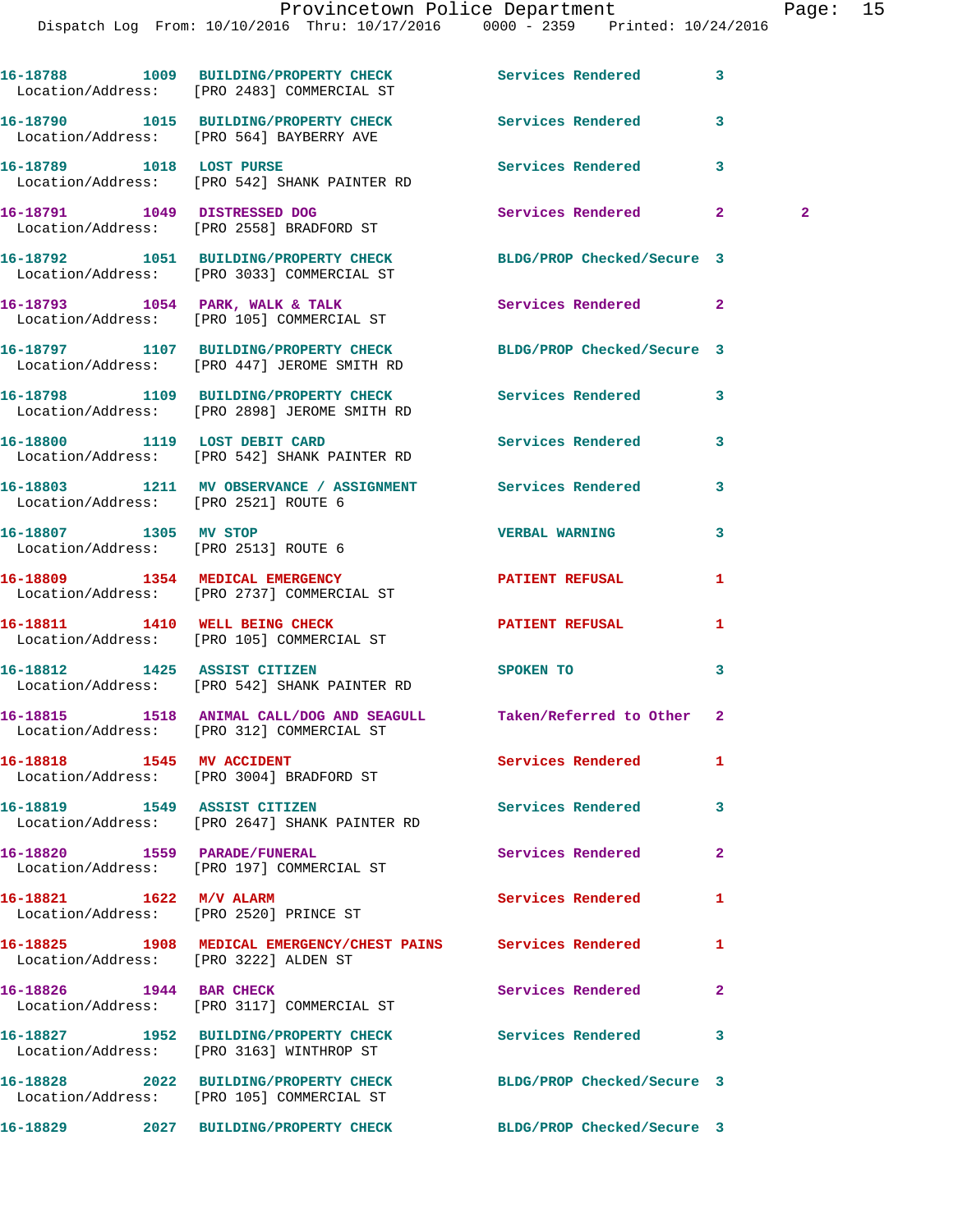|                                        |                                                                                                                   | Provincetown Police Department | Page: 16     |
|----------------------------------------|-------------------------------------------------------------------------------------------------------------------|--------------------------------|--------------|
|                                        | Dispatch Log From: 10/10/2016 Thru: 10/17/2016 0000 - 2359 Printed: 10/24/2016                                    |                                |              |
|                                        | Location/Address: [PRO 379] COMMERCIAL ST                                                                         |                                |              |
| Location/Address: [PRO 58] BRADFORD ST | 16-18830 2030 MV OBSERVANCE / ASSIGNMENT Services Rendered 3                                                      |                                |              |
|                                        | 16-18831 2102 BUILDING/PROPERTY CHECK BLDG/PROP Checked/Secure 3<br>Location/Address: [PRO 99] COMMERCIAL ST      |                                |              |
|                                        | 16-18833 2122 MV OBSERVANCE / ASSIGNMENT Services Rendered<br>Location/Address: HOWLAND ST + BRADFORD ST          |                                | $\mathbf{3}$ |
|                                        | 16-18832 2125 BUILDING/PROPERTY CHECK BLDG/PROP Checked/Secure 3<br>Location/Address: [PRO 530] SHANK PAINTER RD  |                                |              |
| 16-18834 2139 MV STOP                  | Location/Address: [PRO 1886] BRADFORD ST                                                                          | <b>VERBAL WARNING</b>          | $\mathbf{3}$ |
|                                        | 16-18835 2216 BUILDING/PROPERTY CHECK Services Rendered<br>Location/Address: [PRO 3317] CEMETERY RD               |                                | 3            |
|                                        | 16-18836 2217 BUILDING/PROPERTY CHECK<br>Location/Address: [PRO 3318] CEMETERY RD                                 | Services Rendered 3            |              |
|                                        | 16-18837 2256 MEDICAL EMERGENCY<br>Location/Address: [PRO 3401] COMMERCIAL ST                                     | Transported to Hospital 1      |              |
|                                        | 16-18838 2309 BUILDING/PROPERTY CHECK<br>Location/Address: [PRO 3259] MACMILLAN WHARF                             | Services Rendered 3            |              |
|                                        | 16-18839 2323 MV OBSERVANCE / ASSIGNMENT Services Rendered<br>Location/Address: [PRO 2494] BRADFORD ST            |                                | $\mathbf{3}$ |
|                                        | 16-18840 2343 BUILDING/PROPERTY CHECK BLDG/PROP Checked/Secure 3<br>Location/Address: [PRO 3296] SHANK PAINTER RD |                                |              |
|                                        | 16-18841 2346 BUILDING/PROPERTY CHECK BLDG/PROP Checked/Secure 3<br>Location/Address: [PRO 1778] SHANK PAINTER RD |                                |              |
|                                        | 16-18842 2351 MV OBSERVANCE / ASSIGNMENT No Action Required 3<br>Location/Address: ALDEN ST + BRADFORD ST         |                                |              |

### **For Date: 10/17/2016 - Monday**

| 16-18843 0002 LOBBY TRAFFIC<br>Location/Address: [PRO 542] SHANK PAINTER RD                                    | Services Rendered 2 |                         | 17 <sub>1</sub> |
|----------------------------------------------------------------------------------------------------------------|---------------------|-------------------------|-----------------|
| 16-18844 0008 BUILDING/PROPERTY CHECK BLDG/PROP Checked/Secure 3<br>Location/Address: [PRO 1886] BRADFORD ST   |                     |                         |                 |
| 16-18845 0020 BUILDING/PROPERTY CHECK BLDG/PROP Checked/Secure 3<br>Location/Address: [PRO 1231] COMMERCIAL ST |                     |                         |                 |
| 16-18846 0033 BUILDING/PROPERTY CHECK BLDG/PROP Checked/Secure 3<br>Location/Address: [PRO 16] BRADFORD ST     |                     |                         |                 |
| 16-18847 0048 BUILDING/PROPERTY CHECK BLDG/PROP Checked/Secure 3<br>Location/Address: [PRO 2483] COMMERCIAL ST |                     |                         |                 |
| 16-18848 0059 MV OBSERVANCE / ASSIGNMENT No Action Required 3<br>Location/Address: [PRO 2577] BRADFORD ST      |                     |                         |                 |
| 16-18849 0120 BUILDING/PROPERTY CHECK BLDG/PROP Checked/Secure 3<br>Location/Address: [PRO 1780] JOHNSON ST    |                     |                         |                 |
| 16-18850 0140 COMPLAINT SPOKEN TO<br>Location/Address: [PRO 542] SHANK PAINTER RD                              |                     | $\overline{\mathbf{3}}$ |                 |
| 16-18851 0251 BUILDING/PROPERTY CHECK BLDG/PROP Checked/Secure 3<br>Location/Address: [PRO 3004] BRADFORD ST   |                     |                         |                 |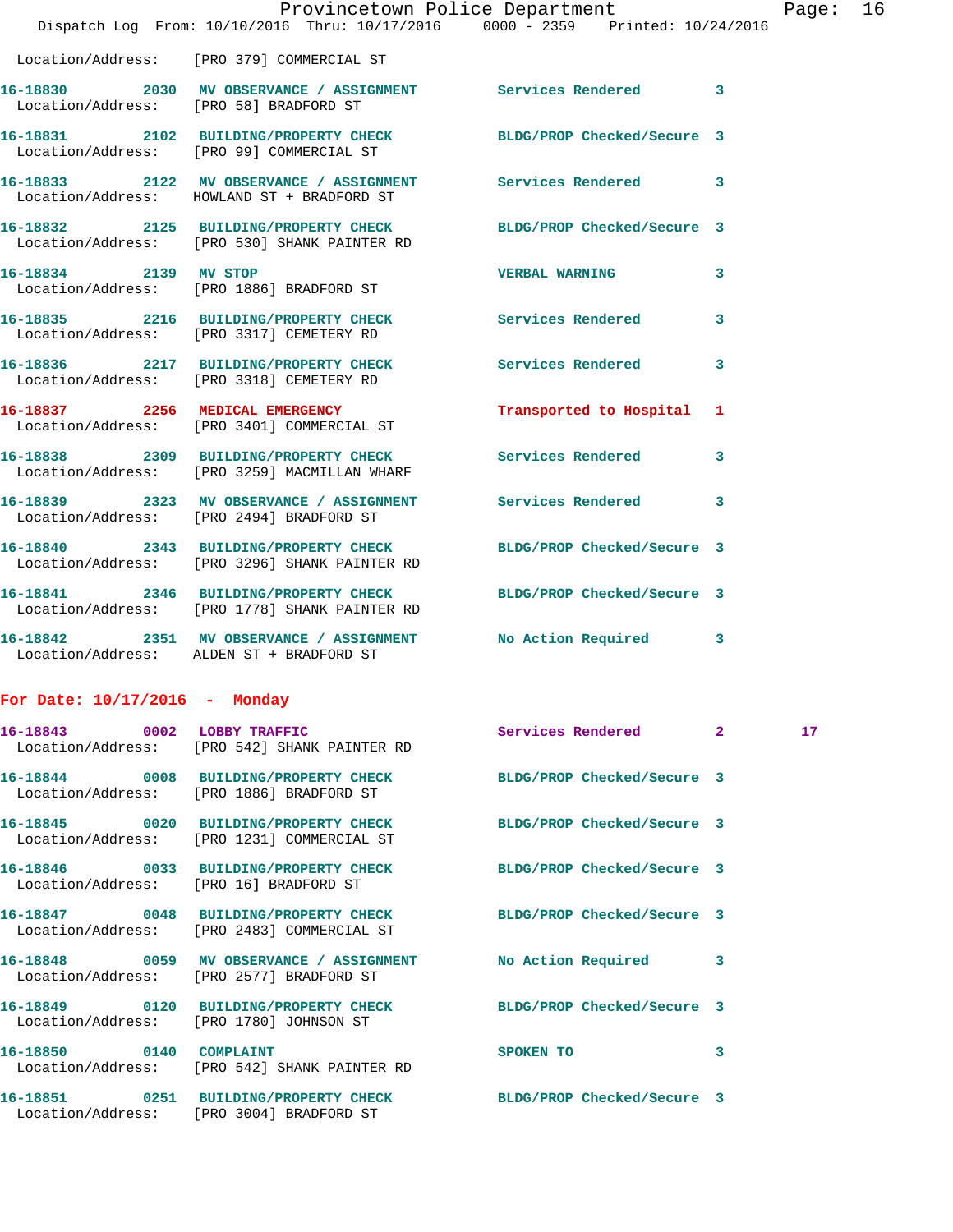|                                                                           | Provincetown Police Department<br>Dispatch Log From: 10/10/2016 Thru: 10/17/2016 0000 - 2359 Printed: 10/24/2016  |                            |                |
|---------------------------------------------------------------------------|-------------------------------------------------------------------------------------------------------------------|----------------------------|----------------|
|                                                                           | 16-18852 0345 BUILDING/PROPERTY CHECK BLDG/PROP Checked/Secure 3<br>Location/Address: [PRO 444] HIGH POLE HILL    |                            |                |
|                                                                           | 16-18853 0440 BUILDING/PROPERTY CHECK Services Rendered<br>Location/Address: [PRO 433] RYDER ST EXT               |                            | 3              |
| Location/Address: HOWLAND ST + ROUTE 6                                    | 16-18854 0454 MV OBSERVANCE / ASSIGNMENT Services Rendered                                                        |                            | 3              |
|                                                                           | 16-18855 0551 BUILDING/PROPERTY CHECK Services Rendered<br>Location/Address: [PRO 2490] PROVINCELANDS RD          |                            | 3              |
|                                                                           | 16-18857 0642 FIREARMS / WEAPONS<br>Location/Address: [PRO 542] SHANK PAINTER RD                                  | No Action Required         | $\mathbf{2}$   |
|                                                                           | 16-18858 0758 BUILDING/PROPERTY CHECK BLDG/PROP Checked/Secure 3<br>Location/Address: [PRO 3430] COMMERCIAL ST    |                            |                |
|                                                                           | 16-18859 0815 ASSIST AGENCY / MUTUAL AID Services Rendered<br>Location/Address: [PRO 542] SHANK PAINTER RD        |                            | 3              |
| 16-18860 0831 COMPLAINT/GUNSHOTS<br>Location/Address: [PRO 660] PRINCE ST |                                                                                                                   | SPOKEN TO                  | 3              |
|                                                                           | 16-18861 0916 LOST PLATE<br>Location/Address: [PRO 542] SHANK PAINTER RD                                          | Services Rendered          | 3              |
|                                                                           | 16-18862 0928 MV ACCIDENT/MINOR<br>Location/Address: [PRO 3753] COMMERCIAL ST                                     | Services Rendered          | 1              |
| Location/Address: RACE POINT RD                                           | 16-18863 0938 MV OBSERVANCE / ASSIGNMENT No Action Required                                                       |                            | 3              |
| 16-18864 1008 ALARM - FIRE                                                | Location/Address: [PRO 569] WINSLOW ST                                                                            | False Alarm                | 1              |
| 16-18865 1024 HAZARDS                                                     | Location/Address: [PRO 2519] ROUTE 6                                                                              | <b>GONE ON ARRIVAL</b>     | $\overline{a}$ |
|                                                                           | 16-18867 1046 BUILDING/PROPERTY CHECK BLDG/PROP Checked/Secure 3<br>Location/Address: [PRO 2490] PROVINCELANDS RD |                            |                |
| 16-18868 1047 ASSIST CITIZEN                                              | Location/Address: [PRO 1638] COMMERCIAL ST                                                                        | Services Rendered          | 3              |
|                                                                           | 16-18869 1051 BUILDING/PROPERTY CHECK BLDG/PROP Checked/Secure 3<br>Location/Address: [PRO 3033] COMMERCIAL ST    |                            |                |
| Location/Address: GOSNOLD ST                                              | 16-18870 1102 SUSPICIOUS PERSON                                                                                   | <b>Services Rendered</b>   | 2              |
|                                                                           | 16-18872 1248 BUILDING/PROPERTY CHECK BLDG/PROP Checked/Secure 3<br>Location/Address: [PRO 3259] MACMILLAN WHARF  |                            |                |
|                                                                           | 16-18873 1308 PROPERTY DAMAGE<br>Location/Address: [PRO 3741] COMMERCIAL ST                                       | <b>Services Rendered</b>   | 3              |
| 16-18874 1338 ASSIST CITIZEN                                              | Location/Address: [PRO 542] SHANK PAINTER RD                                                                      | SPOKEN TO                  | 3              |
|                                                                           | 16-18876  1410 BUILDING/PROPERTY CHECK<br>Location/Address: [PRO 2898] JEROME SMITH RD                            | BLDG/PROP Checked/Secure 3 |                |
| 16-18877 1425 SERVICE CALL<br>Location/Address: [PRO 897] COURT ST        |                                                                                                                   | Services Rendered          | 3              |
| Location/Address: [PRO 569] WINSLOW ST                                    | 16-18878 1445 SERVICE CALL/SCHOOL                                                                                 | <b>Services Rendered</b>   | 3              |
|                                                                           | 16-18879                1554    PARKING COMPLAINT  / GENERAL              Services Rendered                       |                            | 3              |

Location/Address: [PRO 3802] BAYBERRY AVE

Page:  $17<sub>6</sub>$